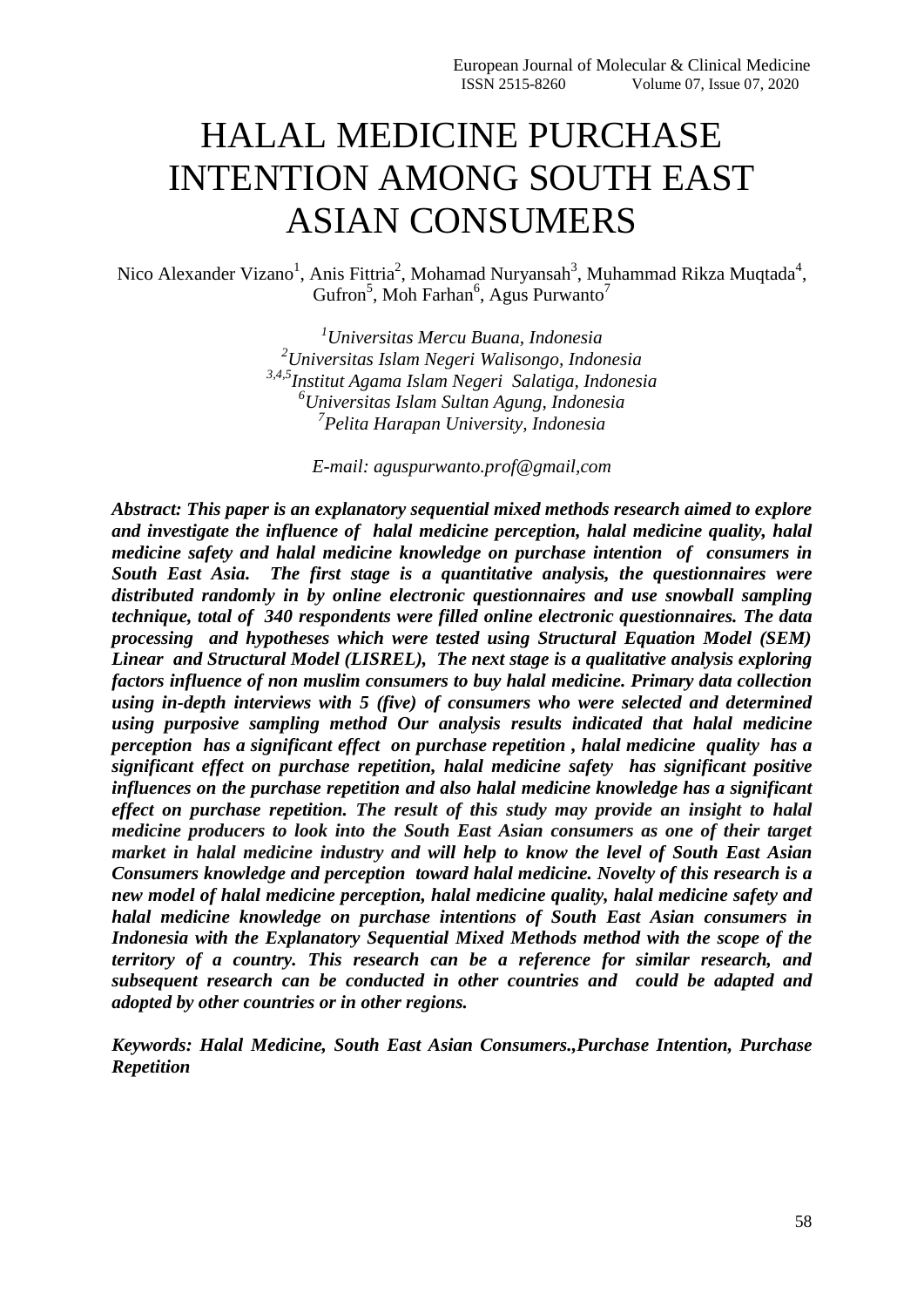## **1. INTRODUCTION**

The halal industry has not been maximally implemented. Even though Indonesia and south east asian countries halal medicine products in the world with an economic value of US \$ 197 billion, followed by Turkey reaching US \$ 100 billion. Ironically, Indonesia itself is still ranked 10th in the world halal industry market. the first rank is held by Malaysia which is currently developing its halal industry on a massive scale. Then the next rank is the United Arab Emirates, Bahrain, Saudi Arabia, Pakistan, Oman, Kuwait, Qatar, and Jordan. In fact, if driven well Indonesia has the potential as the first rank in the world halal industrial market, considering that Indonesia is one of the countries with the most Muslim population in the world, with a population of 85.2 percent or as many as 200 million of the total population of Indonesia which reaches 235 million inhabitants. This figure is equivalent to the number of Muslims in six Islamic countries, namely Saudi Arabia, Kuwait, United Arab Emirates, Qatar, Malaysia and Turkey. In addition to the majority Muslim countries, Muslim minority countries such as Thailand, South Korea, Russia, Mexico, Japan and Spain already have halal industrial activities in the country. This is due to the large number of conferences and seminars on the halal-based industry. Seeing the growth of Muslims and the demand for halal products which continues to rise significantly, these countries consider that the halal industry is a promising business opportunity. In fact, Indonesia has been fighting over the target market for halal products because of its large Muslim community.

South East Asia has a large halal industrial market. Potential development of sharia-based and halal-based business sectors has become a lifestyle choice for Muslims and non-Muslims. The global halal industrial market is increasing, along with the Muslim population of around 1.84 billion or 24.4% of the world population. Based on projections of the Global Islamic Economy Report in 2023, the halal medicine industry will be worth US \$ 1.8 trillion. Meanwhile, the halal tourism industry is estimated to be worth US \$ 274 billion and the halal fashion industry will be valued at US \$ 361 billion. The Potential of the Halal Industry has not been Optimized.Indonesia has the largest Muslim population in the world. Indonesian people were Muslim or 87% of the population of Indonesia. Based on the 2017/2018 Global Islamic Economic Report, Indonesia is currently ranked first in terms of consumers of halal medicine products, which is US \$ 169.7 billion. However, Indonesia is only ranked 10th in terms of halal medicine production From these data, there is great potential for the development of the halal industry in Indonesia, but this potential cannot be utilized optimally.

Some researchs on halal medicine is done by Bashir et al (2019) attitudes and halal awareness of South East Asian consumers are very high compared with those of the Muslim consumers. Although the study addressed halal medicine consumers, most of the respondents participated in the study were non-Muslims and the majority of them were Christians. Shah et al (2019) halal marketing has emerged and is used as a segmentation strategy. Furthermore, halal marketing can be more effectively used as a positioning strategy.The paper presents the opportunity to use halal marketing by combining the Islamic principles for halal with the marketing positioning strategy. In this way, halal marketing can also be used to attract consumers from other religious segments. *Tieman et al (2011) Halal* supply chain management is based on avoiding direct contact with *Haram*, addressing the risk of contamination and ensuring that it is in line with the perception of the Muslim consumer. In particular, the product and market characteristics are important variables in the supply chain management of *Halal* supply chains. Further empirical research is needed to measure the perception of the Muslim consumer. A better understanding is also required into the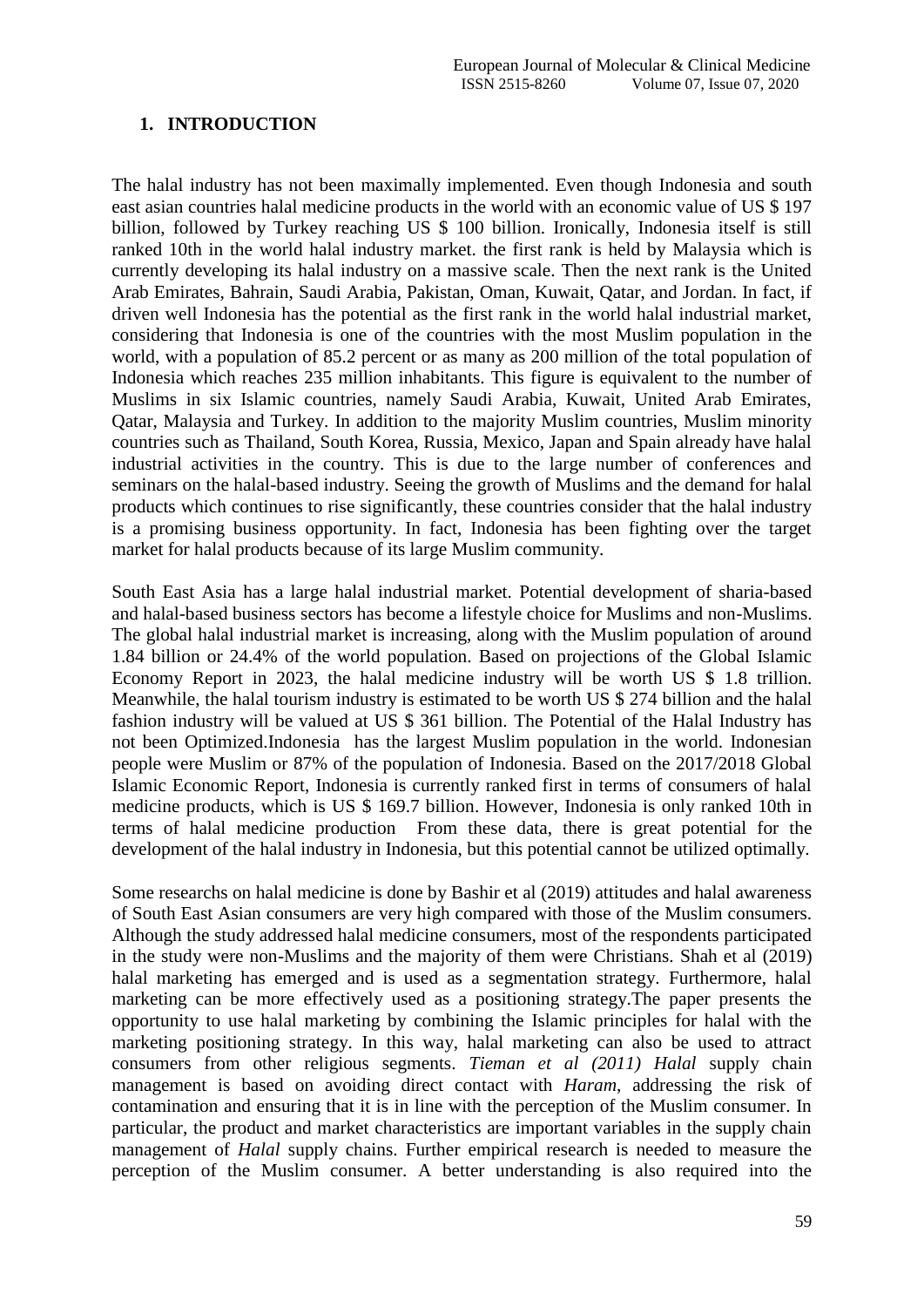principles in organising the *Halal* supply chain for different markets (Muslim and non-Muslim countries). There is a need for a *Halal* supply chain model that is able to describe and optimise*Halal* supply chains.T*ieman et al ( 2013) Halal* leads to stronger partnerships with suppliers (strategic and leverage products) and adopting various strategies to secure continuity of supply (bottleneck products). Therefore, conventional commodity categories in certain industries can be allocated different for *halal* certified products and services, resulting in possible different product and supplier strategies. *Halal* requirements also have impact on the purchasing process; its tactical and operational purchasing activities.For *halal* certified companies it is important to extend *halal* towards purchasing. Effective alignment is required between the *halal* policy, procurement strategy and purchasing process. A procurement organisation can progress in three stages, from viewing *halal* compliance as opportunity, making its supply chains *halal*, to making its value chain *halal*. Salindal et al ( 2019) the analysis highlights that *halal* certification significantly affects innovative performance of *halal*-certified medicine companies. Second, the improvements in innovative performance lead to market performance improvements. Third, innovative performance fully mediates the relationship between *halal* certification and market performance. *halal*-certified medicine companies and non-*halal*-certified medicine companies have significant difference in terms of innovative performance and market performance.

The purpose of this study was to determine the relationship of factors that influence the purchase of halal medicine by South East Asian Consumers.. Knowing the relationship between halal medicine perception and halal medicine purchase repetition. Knowing the relationship between halal medicine quality and halal medicine purchase repetition, knowing the relationship between halal medicine safety and halal medicine purchase repetition, knowing the relationship between halal medicine knowledge and halal medicine purchase repetition. Knowing the relationship between halal medicine knowledge and halal medicine purchase repetition.

# **2. METHOD**

This research uses a mixed method approach with a sequential explanatory design conducted from November 2019 to January 2020. The sequential explanatory design is characterized by by analysis of quantitative data in the first phase then analysis of qualitative data in the second phase (Creswell 2014). This research uses explanatory sequential mixed methods. The first stage is a quantitative analysis of halal medicine purchase repetition among South East Asian Consumers. Collecting primary data using an online questionnaire with 340 respondents who were selected using the snowball sampling method and then analyzed Partial least square using the LISRELL program. The nest step or second phase is qualitative analysis primary data collection using in-depth interviews with 5 (seven) of cumsumers who were selected and determined using purposive sampling method. Participants selected by criteria who have often buy halal medicine.

#### *Quantitative Phase*

The first step is the quantitative phase and the method used in this research is a survey method and data collection by distributing questionner. The first step in developing the survey was to set the survey instrument based on the previous researchs, the independent variable is the result from previous research, namely X1, X2, X3, X4 and X5. Each question item is given five answer options, namely: strongly agree (SS) score 5, agree (S) score 4, disagree (KS) score 3, no agree (TS) score 2, and strongly disagree (STS) score 1. Data collection is done by online questionnaire via google form, then data processing uses partial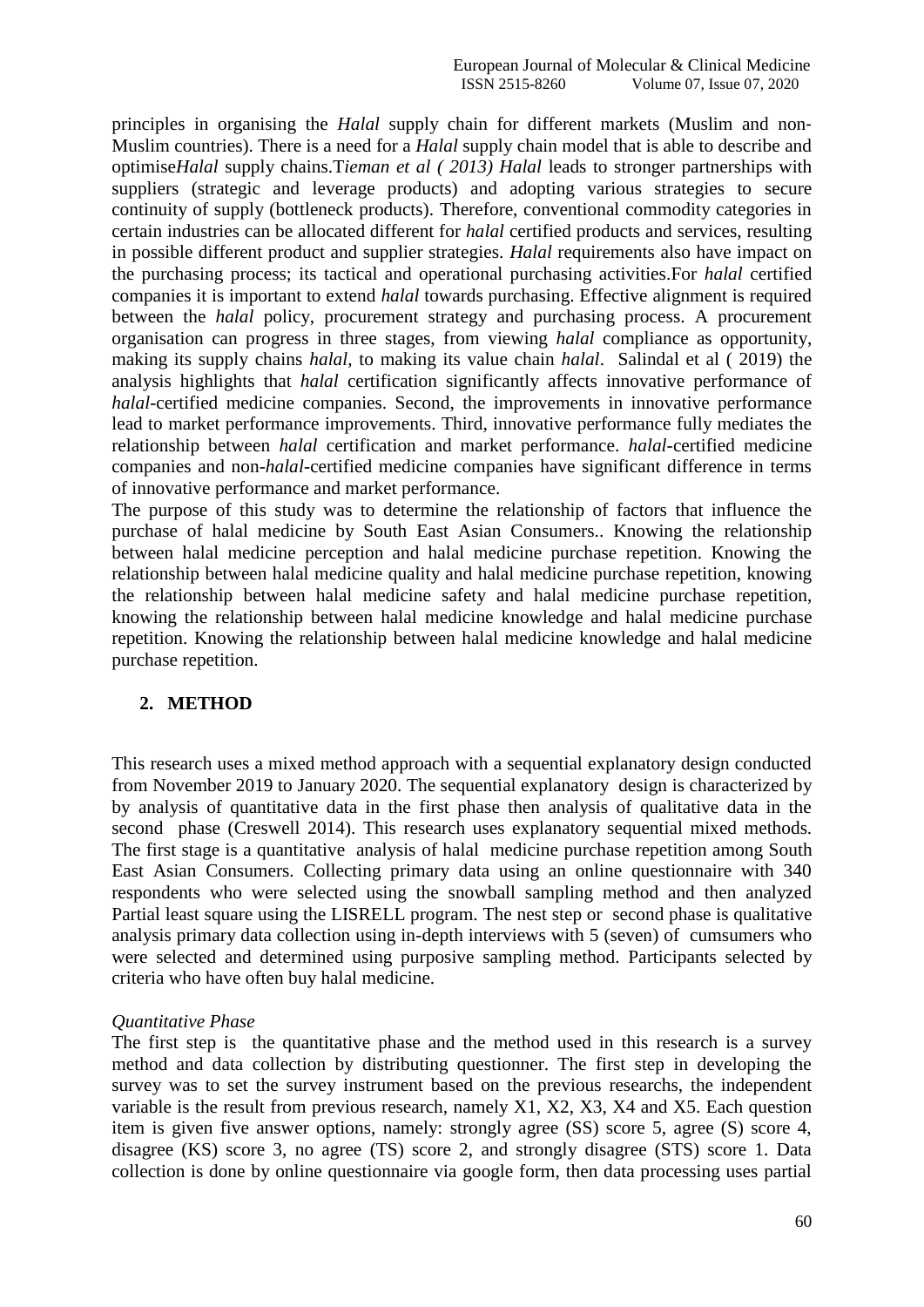least square with the LISRELL program. Respondents in this research were 340 of South East Asian Consumers who had buy halal medicine products, respondents were selected by the snowball sampling method, each respondent helped distribute questionnaires to other respondents.

| Location      | Male | Female | Total |
|---------------|------|--------|-------|
| Indonesia     | 74   | 56     | 130   |
| Malaysia      | 71   | 49     | 120   |
| Thailand      | 24   | 11     | 35    |
| Singapore     | 18   | 12     | 30    |
| <b>Brunei</b> | 9    | 6      | 15    |
| Vietnam       | 8    | 2      | 10    |
| TOTAL         | 206  | 134    | 340   |

Table 1. South East Asian Cunsumers Respondent Distribution

Respondents of Quantitative Phase form Indonesia were 130 consumers consisting of 74 male and 56 female consumers, from Malaysia is 120 consumers consisting of 71 male consumers and 49 female consumers, from Thailand is 35 consumers consisting of 24 male and 11 female consumers, from Singapore is 30 consumers consist of 18 male and 12 female consumers, from Bunei as many as 15 sonsumers consisting of 9 male and 6 female consumers, and from Vietnam is 10 consumers consist of 8 male and 2 female consumers.

Based on the previous research obtained independent and dependent variables Halal Medicine Perception ( X1), Halal Medicine Quality (X2), Halal Medicine Safety (X3), Halal Medicine Knowlegde (x4), Halal Medicine Purchace Intention (X5) and Halal Medicine Purchace Repetition (Y). The indicators of variables is determined as following table

| Variables         | Indica | Questions                                              | References                     |
|-------------------|--------|--------------------------------------------------------|--------------------------------|
|                   | tors   |                                                        |                                |
| Medicine<br>Halal | X11    | Halal medicine is more safecompared to                 | Khalek<br>Ismail<br>and        |
| Perception $(X1)$ |        | non halal medicine                                     | (2015),                        |
|                   | X12    | Halal medicine is more clean compared                  | Khalek (2014),                 |
|                   |        | to non halal medicine                                  | Maichum et al. (2017),         |
|                   | X13    | medicine<br>Halal<br>healthy<br>$\overline{1}$<br>more | Bashir et al. (2019)           |
|                   |        | compared to non halal medicine                         |                                |
| Medicine<br>Halal | X21    | Halal medicine have<br>an acceptable                   | Jamal et al. $(2015)$ ,        |
| Quality $(X2)$    |        | standard of quality                                    | Mohtar et al. $(2014)$ ,       |
|                   | X22    | Halal medicine use good quality of raw                 | Aziz<br>al.<br>et              |
|                   |        | material.                                              | $(2013)$ , Maichum<br>et       |
|                   | X23    | Halal medicine is very good in taste and               | al. $(2017,$ Bashir<br>et      |
|                   |        | texture                                                | al.(2019)                      |
|                   |        |                                                        |                                |
| Medicine<br>Halal | X31    | Halal medicine does not contaminated                   | Bashir<br>al. $(2019)$ ,<br>et |
| Safety $(X3)$     | X32    | Halal medicine does not contain alcohol                | et al. $(2015)$ ,<br>Jamal     |
|                   | X33    | Halal medicine is clean and not dirty                  | Mohtar et al. (2014),          |

Table 1. Dependent and Independent Variables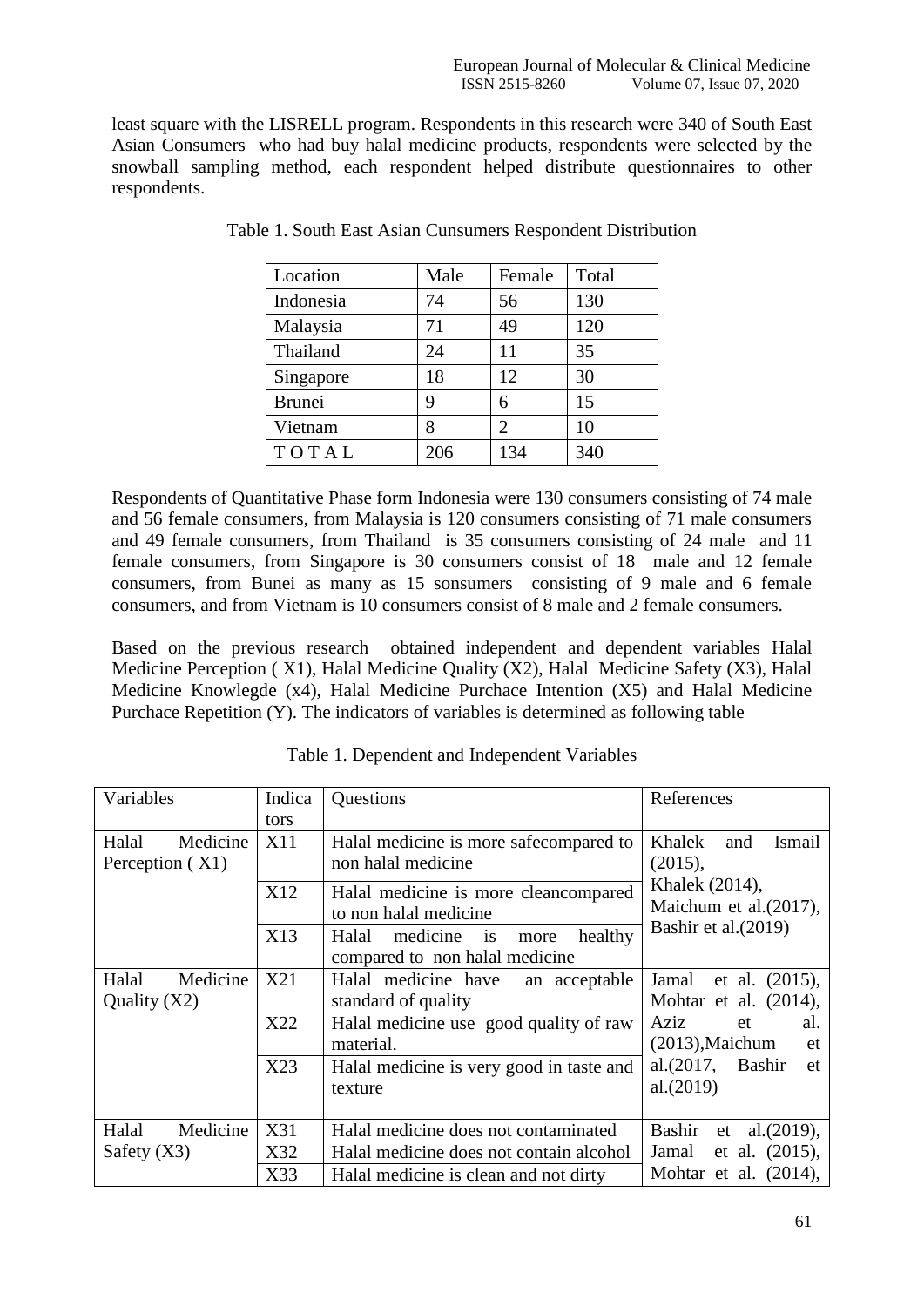|     |                                         | Aziz<br>al.<br>et              |
|-----|-----------------------------------------|--------------------------------|
|     |                                         | $(2013)$ , Maichum<br>et       |
|     |                                         | al.(2017                       |
| X41 | I understand about the halal-labels and | Khalek<br>Ismail<br>and        |
|     | certifications on halal medicine before | (2015),                        |
|     | purchase                                | Khalek (2014),                 |
| X42 | I understand deeply about the inputs,   | Maichum et al. (2017)          |
|     | processes and impacts of halal medicine |                                |
|     | before purchase                         |                                |
| X43 | I would prefer to gain substantial      |                                |
|     | information on halal medicine before    |                                |
|     | purchase                                |                                |
| X51 | I have a high intention to buy halal    | Khalek<br>and<br><b>Ismail</b> |
|     | medicine                                | (2015), Khalek (2014)          |
| X52 | I usually consume halal medicine        | , Aziz et al. (2013),          |
| X53 | I am likely to purchase halal medicine  | Maichum et al. (2017),         |
|     |                                         | Siah et al. (2017)             |
| Y1  | I have a high repetition to buy halal   | Khalek<br>and<br><b>Ismail</b> |
|     | medicine                                | (2015), Khalek (2014)          |
| Y2  | I always buy halal medicine             | , Aziz et al. (2013),          |
|     |                                         | Maichum et al. (2017),         |
|     |                                         | Siah et al. $(2017)$           |
| Y3  | I often purchase halal medicine         |                                |
|     |                                         |                                |

Base on some previous research and table 1, then the research model can be determined as following picture



Picture 1 . Research Framework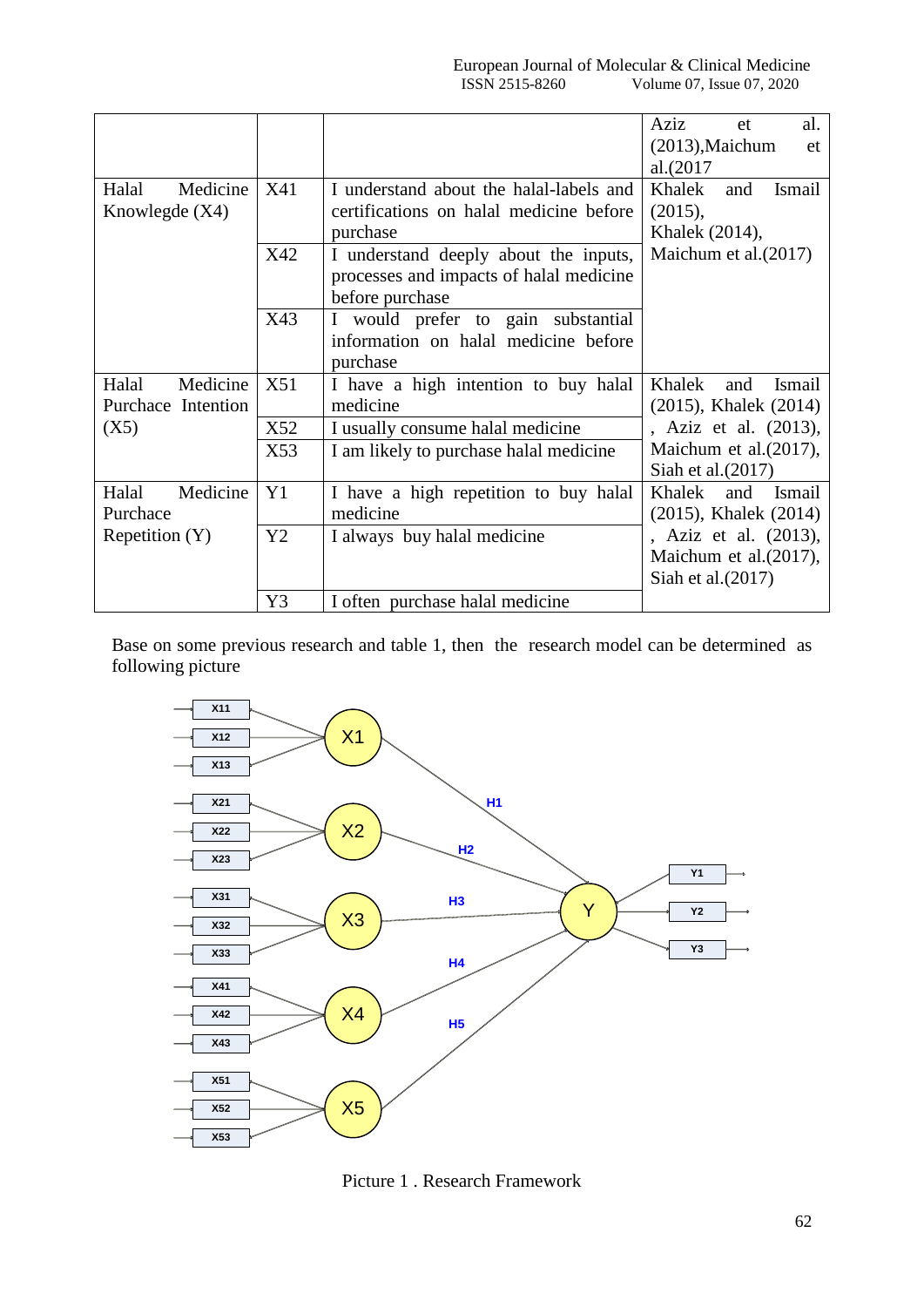The research hypothesis is as follows:

H1 :There is a significant relationship between Halal Medicine Perception (X1) and Halal Medicine Purchase Repetition (Y)

H2 :There is a significant relationship between Halal Medicine Quality (X2) and Halal Medicine Purchase Repetition (Y)

H3 :There is a significant relationship between Halal Medicine Safety (X3) and Halal Medicine Purchase Repetition (Y)

H4 :There is a significant relationship between Halal Medicine Knowledge (X4) and Halal Medicine Purchase Repetition (Y)

H5:There is a significant relationship between Halal Medicine Knowledge (X5) and Halal Medicine Purchase Repetition (Y)

#### *Qualitative Phase*

In the fsecond phase, this research used a phenomonology research approach with a qualitative method. Determination of participants using purposive sampling, non-probability, for this research determined the number of participants as many as 5 of South East Asian cunsumers who have been determined with the criteria of have buy halal medicine products. From 5 partisipants who were invited to participate, all of them confirmed their agreement to be involved. Participants' ages varied from 25 years to 50 years..

| Initial        | Age | Gender | Location      |
|----------------|-----|--------|---------------|
| R1             | 25  | Male   | Indonesia     |
| R <sub>2</sub> | 37  | Male   | Malaysia      |
| R <sub>3</sub> | 55  | Female | Thailand      |
| R <sub>4</sub> | 28  | Male   | <b>Brunei</b> |
| R <sub>5</sub> | 46  | Female | Vietnam       |

Table 1. South East Asian Concumers Participant Distribution

There are interview questions based on relevant literature review to get in-depth information about halal medicine . Three questions that were asked to all participants namely RQ 1 was "how do you think about halal medicine?". Questions focus on halal medicine and interviews carried out for about 30 minutes. Participant involvement is voluntary, Participant participation is voluntary and interviewed using in Indonesian, for participants who are outside the island are interviewed by telephone. In this research, participants 'names, religion, and other personal information were hidden in the initials, which are pseudonyms to protect participants' confidentiality. All participants were given initials as R1 to R5 for the current research report. The output of this qualitative phase is determined all of factors or variables halal medicine purchase repetition among South East Asian Consumers.

According to Creswell (2014) Data validity tests in qualitative research include tests of credibility (internal validity), transferability (external validity), dependability (reliability), and confirmability (objectivity). According to Creswell (2014) Testing the credibility of data or trust in data from qualitative research results can be done by extending the observation by re-interviewing some of the participants who have been interviewed, Transferability Testing shows the degree of accuracy or the applicability of the results of the research to the population where the sample was taken, So that other people can understand the results of this qualitative research so that it is possible to apply the results of the research. This test is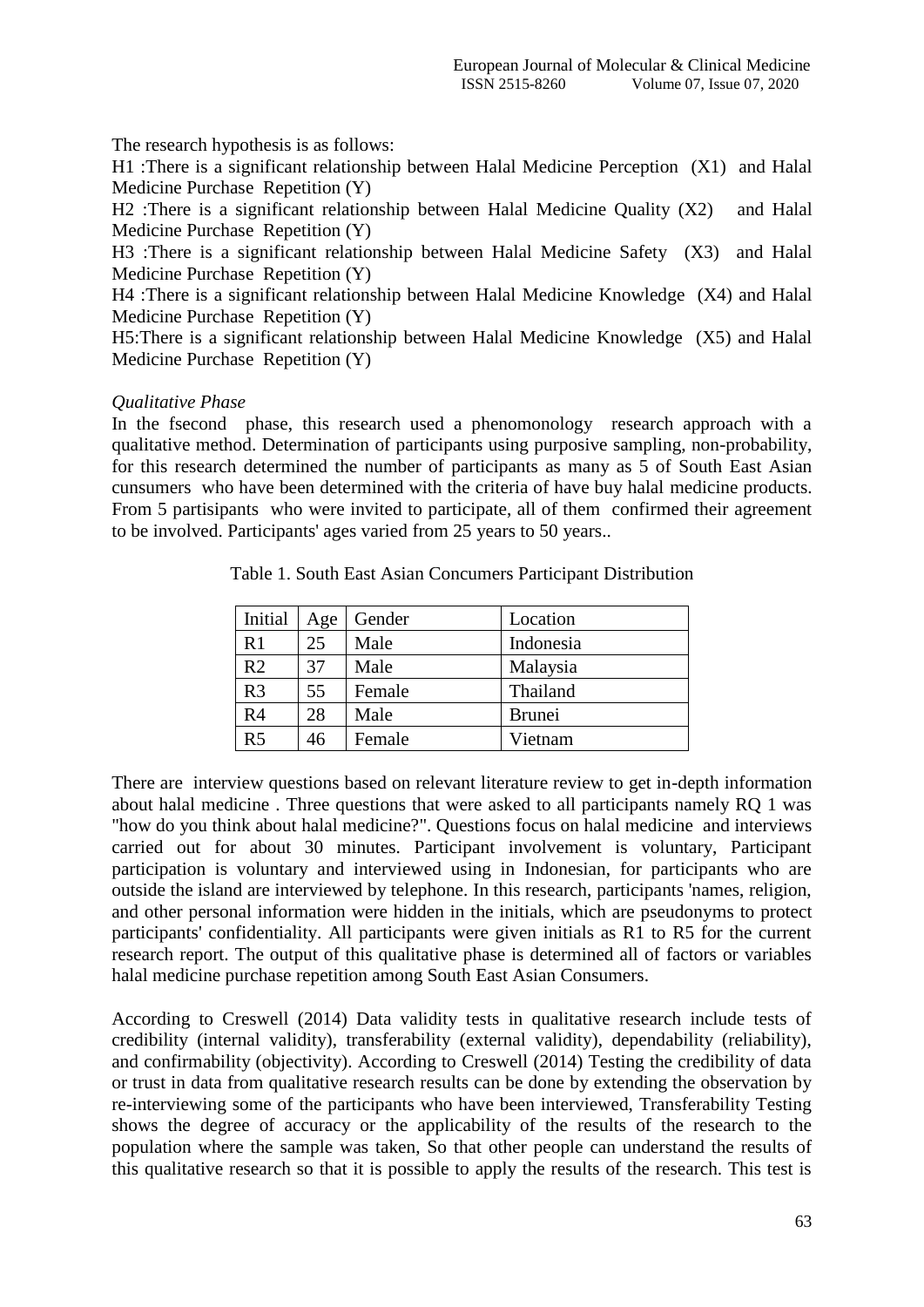conducted on other doctoral students who have not become participants. Dependability Testing is when someone else can replicate this research process by conducting an audit of the entire research process by the supervisor. According to Creswell (2014) Conformability Testing is if the research is said to be objective if the research results have been agreed by many people

#### **3. RESULT**

The findings of this research are discussed in two phases namely the first phase is quantitative analysis and the second phase is qualitative analys as follows:

#### *Quantitative Phase Result*

The method of data analysis at this quantitative stage was carried out with a Structural Equation Model (SEM) using the Linear Structural Model (LISREL) version 8.71 from Joreskog and Sorbom (2008). Confirmatory Factor Anaysis (CFA) testing is carried out by looking at the loading factor value ( $> 0.5$ ) and t count value ( $> 1.96$ ). A factor load of 0.50 or more is considered to have a validity strong enough to explain latent constructs (Hair et all, 2010), Ghozali (2012). Sharma (1996) explains that the weakest loading factor that can be accepted is 0.40. Hair et all (2010) states that constructs have good reliability is if the value of Construct Reliability (CR)  $\geq$  0.70 and the extracted variance value (VR)  $\geq$  0.50. Hair et all (2010) adds that the interpretation of the reliability construct size can be said to be good if the value is more than 0.40. Data analysis was carried out using the LISREL program with the criteria for loading factor values  $(> 0.5)$  and t arithmetic values  $(> 1.96)$  whose results can be seen in the following figure:



Figure 2. Loading Factor Confirmatory Factor Analysis Halal Medicine Purchase Repetition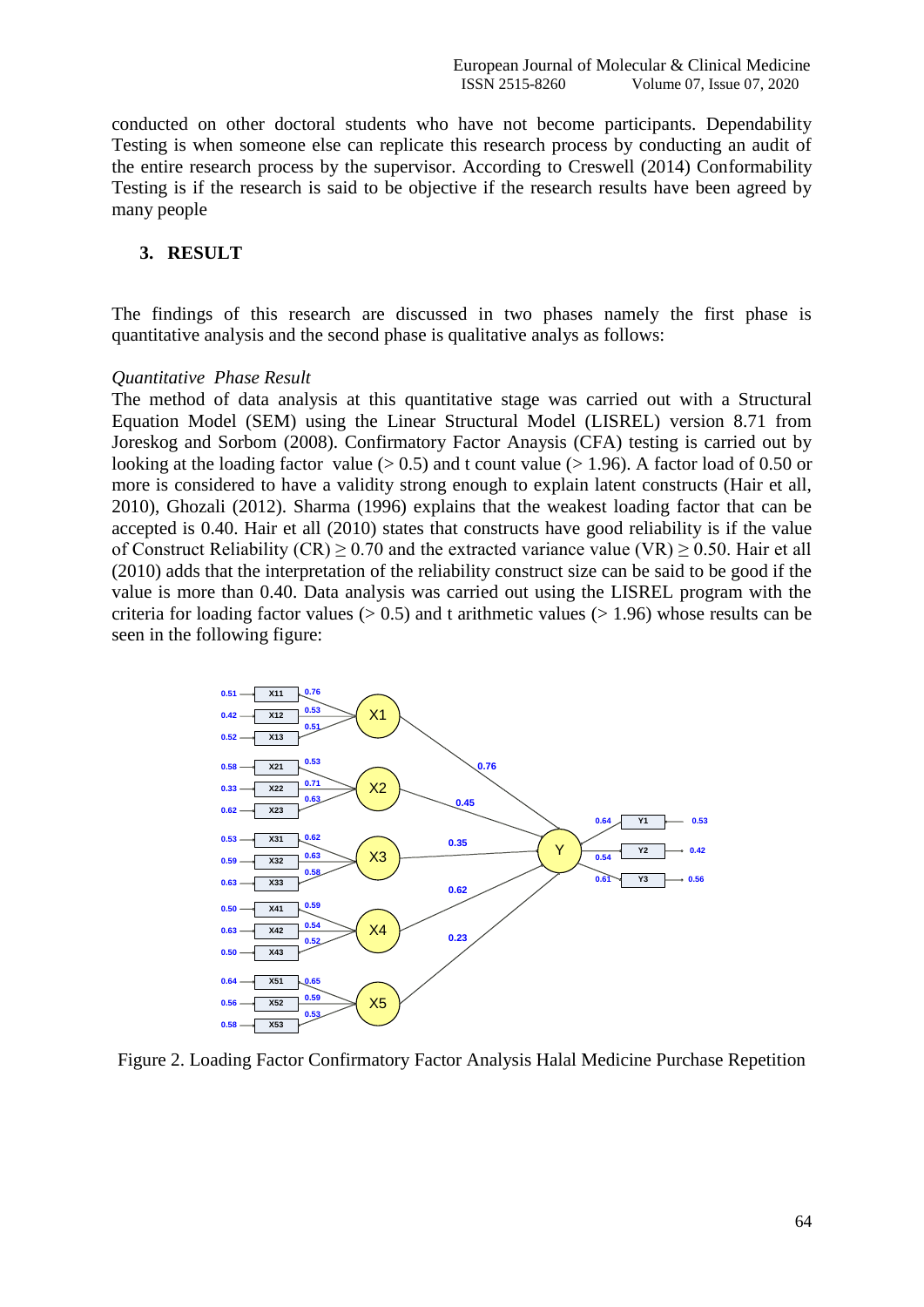

Figure 3. t Value Confirmatory Factor Analysis Halal Medicine Purchase Repetition

The first level of analysis is carried out from the latent construct of the aspects to the indicators. Based on the results of the analysis above shows that all factors loading values 0.5 and all values of t count needed to test the significance of loading factor values greater than 1.96. This means that of the 18 indicators are all valid and significant items. The summary of the results of the analysis can be seen in the following table:

| N <sub>0</sub> | Indicators | <b>Loading Factor</b> | t-Value | Remark      |
|----------------|------------|-----------------------|---------|-------------|
| 1              | X11        | 0.76                  | 5.43    | Sig & Valid |
| $\overline{2}$ | X12        | 0.53                  | 8.34    | Sig & Valid |
| 3              | X13        | 0.51                  | 2.12    | Sig & Valid |
| $\overline{4}$ | X21        | 0.53                  | 3.23    | Sig & Valid |
| 5              | X22        | 0.71                  | 9.43    | Sig & Valid |
| 6              | X23        | 0.63                  | 2.32    | Sig & Valid |
| 7              | X31        | 0.62                  | 3.21    | Sig & Valid |
| 8              | X32        | 0.63                  | 4.32    | Sig & Valid |
| 9              | X33        | 0.58                  | 9.12    | Sig & Valid |
| 10             | X41        | 0.59                  | 10.34   | Sig & Valid |
| 11             | X42        | 0.54                  | 9.32    | Sig & Valid |
| 12             | X43        | 0.52                  | 5.33    | Sig & Valid |
| 13             | X51        | 0.65                  | 10.32   | Sig & Valid |
| 14             | X52        | 0.59                  | 5.78    | Sig & Valid |
| 15             | X53        | 0.53                  | 3.23    | Sig & Valid |
| 16             | Y1         | 0.64                  | 7.78    | Sig & Valid |
| 17             | Y2         | 0.54                  | 11.23   | Sig & Valid |
| 18             | Y3         | 0.61                  | 5.32    | Sig & Valid |

Table 3. Indicators Construct Validity Analysis

Figure 3.t-Value Factor Confirmatory Factor Analysis Publication Inhibition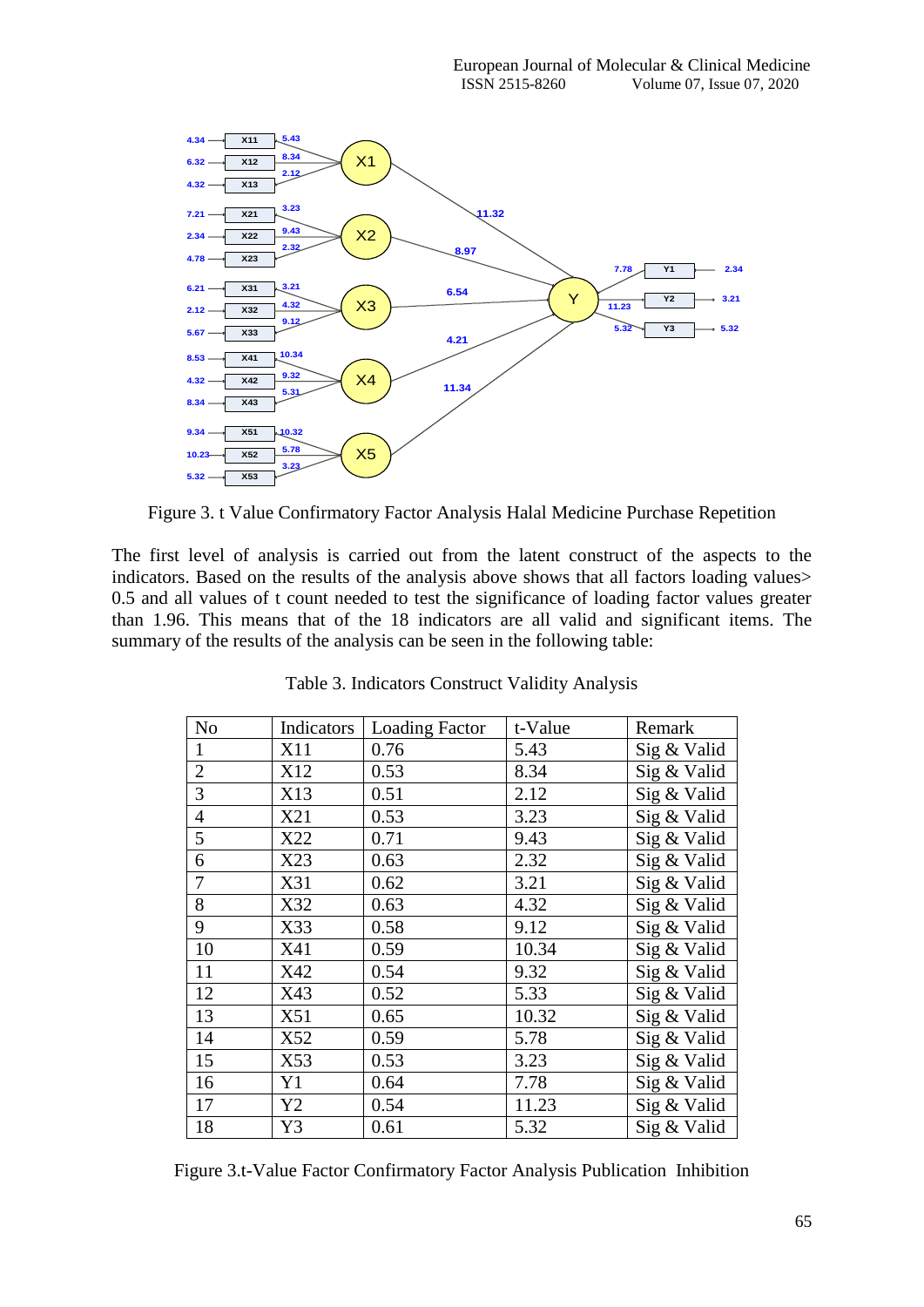The second level of analysis is carried out from the latent construct to its aspect construct. Based on the test results above shows that the factor loading values are all  $> 0.5$  and all the calculated t values needed to test the significance of the factor loading values are greater than 1.96. The summary of the results of the analysis can be seen in the following table.

| N <sub>0</sub> | Indicators         | Loading | t-Value | Remark      |
|----------------|--------------------|---------|---------|-------------|
|                |                    | Factor  |         |             |
|                | $X1 - > Y$         | 0.76    | 11.32   | Significant |
| 2              | $X2 \rightarrow Y$ | 0.45    | 8.97    | Significant |
| 3              | $X3->Y$            | 0.35    | 6.54    | Significant |
|                | $X4->Y$            | 0.62    | 4.21    | Significant |
|                | $X5->Y$            | 0.23    | 11.34   | Significant |

Table 4 . Variables Construct Validity Analysis

These results indicate that 5 variables are valid and significant to measure the latent variables Constraints. The validity results are also supported by the value of Chi Square (r) which produces p value of 105.05 with a p-value of 0.167 ( $p$  > 0.05). Based on the formula of construct reliability calculation, the results of  $CR = 0.93$  and  $VE = 0.56$ , which means that Constraints have good reliability. Hair, et al., (2010) state that constructs have good reliability if the value of Construct Reliability (CR)  $\geq$  0.07 and the Variance Extracted value  $(VE) > 0.40$ .

Furthermore, for the suitability of the model (model fit), in general it is good. As for the criteria for the model fit is as in the following table.

|                 | Table 5. Model Fit Criteria |        |                |                   |  |
|-----------------|-----------------------------|--------|----------------|-------------------|--|
| N <sub>o</sub>  | Index Fit                   | Value  | Value Standard | Remark            |  |
| 1               | Chi Square p                | 105.05 | > 0.05         | Fit               |  |
| 2               | <b>RMSEA</b>                | 0.042  | < 0.080        | Fit               |  |
| 3               | <b>NFI</b>                  | 0.92   | > 0.90         | Fit               |  |
| $\overline{4}$  | <b>NNFI</b>                 | 0.95   | > 0.90         | Fit               |  |
| $5\overline{)}$ | <b>CFI</b>                  | 0.91   | > 0.90         | Fit               |  |
| 6               | IFI                         | 0.92   | > 0.90         | Fit               |  |
| $\tau$          | <b>GFI</b>                  | 0.94   | > 0.90         | Fit               |  |
| 8               | <b>AGFI</b>                 | 0.87   | > 0.90         | Fit<br><b>Not</b> |  |

 $Table 5. Model E4$ 

|  | Table 6. Indicators Construct Reliability Analysis |  |  |  |
|--|----------------------------------------------------|--|--|--|
|--|----------------------------------------------------|--|--|--|

| N <sub>o</sub> | Indicators | Loading | Error | <b>CR</b> | <b>VE</b> |
|----------------|------------|---------|-------|-----------|-----------|
|                |            | Factor  |       |           |           |
|                | X11        | 0.76    | 0.51  |           |           |
| $\overline{2}$ | X12        | 0.53    | 0.42  |           |           |
| 3              | X13        | 0.51    | 0.52  |           |           |
| $\overline{4}$ | X21        | 0.53    | 0.58  |           |           |
| 5              | X22        | 0.71    | 0.33  |           |           |
| 6              | X23        | 0.63    | 0.62  |           |           |
| $\tau$         | X31        | 0.62    | 0.53  |           |           |
| 8              | X32        | 0.63    | 0.59  |           |           |
| 9              | X33        | 0.58    | 0.63  |           |           |
| 10             | X41        | 0.59    | 0.50  | 0.93      | 0.56      |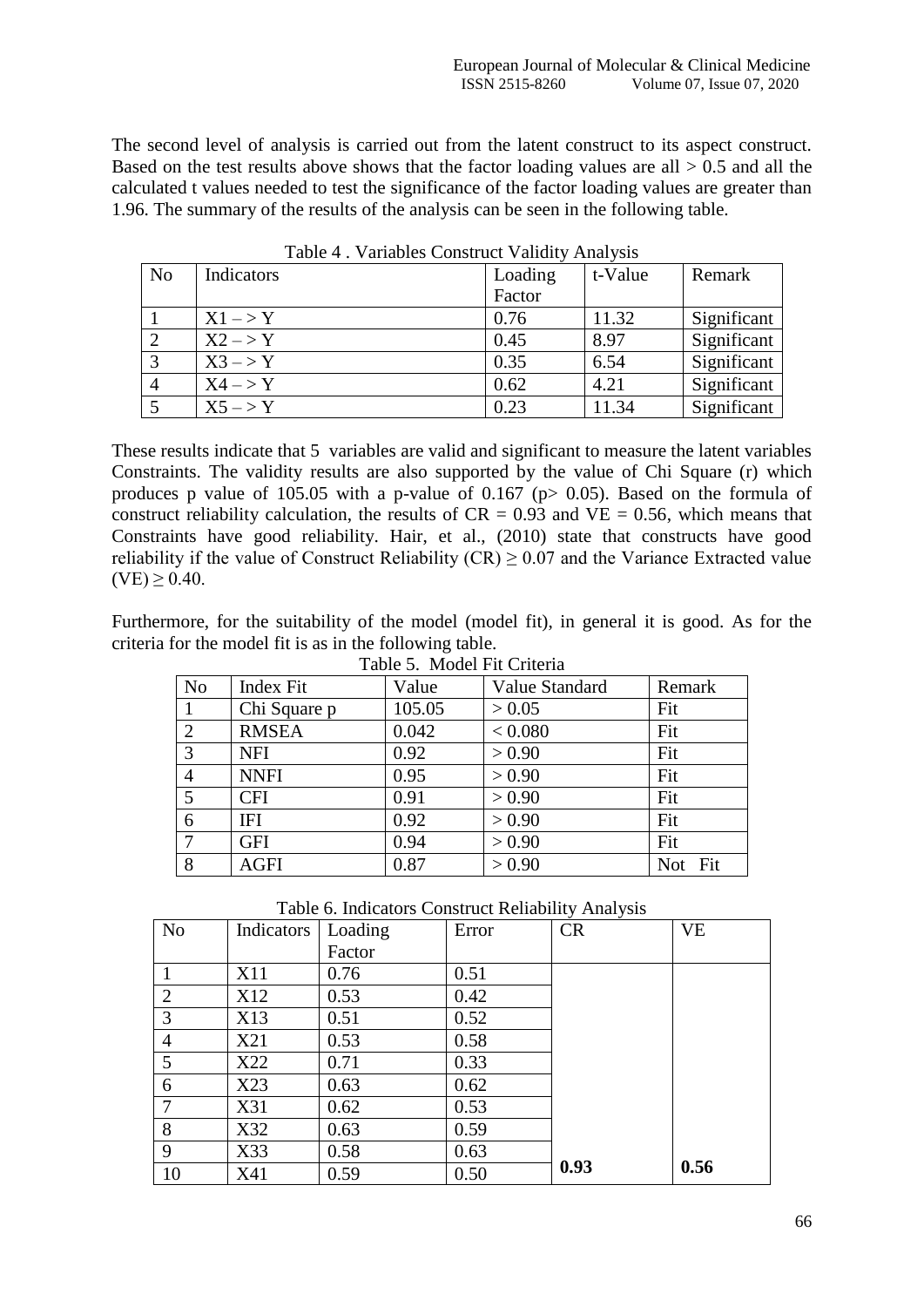| 11 | X42 | 0.54 | 0.63 |  |
|----|-----|------|------|--|
| 12 | X43 | 0.52 | 0.50 |  |
| 13 | X51 | 0.65 | 0.64 |  |
| 14 | X52 | 0.59 | 0.56 |  |
| 15 | X53 | 0.53 | 0.58 |  |
| 16 | Y1  | 0.64 | 0.64 |  |
| 17 | Y2  | 0.54 | 0.54 |  |
| 18 | Y3  | 0.61 | 0.61 |  |

Based on the analysis results it is known that 7 out of 8 index fit states that the model is fit. These results indicate that the Constraints (Y) variable model is fit with empirical data. Based on the results of the analysis of the construct validity and the construct reliability then all aspects and items that make up the Constraints (Y) are valid and reliable. The equation model for the relationship between dependent variable and independent variable is obtained as follows:

*Y = 0.76X1 + 0.45 X2 + 0.35 X3 + 0.62 X4 + 0. 23 X5 and R square is 0.96.*

The R square is 0.96 mean the independent variable Halal Medicine Perception ( X1), Halal Medicine Quality (X2), Halal Medicine Safety (X3), Halal Medicine Knowlegde (x4), Halal Medicine Purchace Intention (X5) affects the dependent variable Halal Medicine Purchace Repetition (Y) by 96% while 4% is influenced by other factors.

## *Qualitative Phase Result*

In this qualitative phase, the main interview questions based on relevant literature review to get in-depth information about halal medicine. Questions focus on halal medicine knowledge and interviews carried out for about 30 minutes.The results of the interview in open questions to five participants were summarized as follows:

# Halal Medicine Perception ( X1),

There were three participants who gave some opinions that halal medicine perception influence halal medicine purchase repetition

R1 : "... *I bought halal medicine because it's good, guaranteed and good quality* ..." R2: "... *I think halal medicine should be consumed by all Muslim and South East Asian consumers* ..."

R5: "... *Buying halal medicine is more guaranteed, better than non-halal medicine* ..."

Halal Medicine Quality (X2),

There were four participants who gave some opinions that halal medicine quality influence halal medicine purchase repetition

R1 "... *I think halal medicine has better quality ..."* R3 "... *In my opinion the quality of halal medicine is more guaranteed than non-halal medicine* ..."

R4 "... *Halal medicine is produced hygienically so that it is of good quality* ..." R5: "... *All halal medicine is very high quality, there is quality guarantee* ..." ...

Halal Medicine Safety (X3),

There were four participants who gave some opinions that halal medicine safety influence halal medicine purchase repetition

R1 "... *I think halal medicine is safer because it is produced in a clean process ..."* R2 "... *I think halal medicine is made from good ingredients so it's safe for consumption ..."* R3 "... *Halal medicine is safe because it is produced in a hygienic and clean process* ..."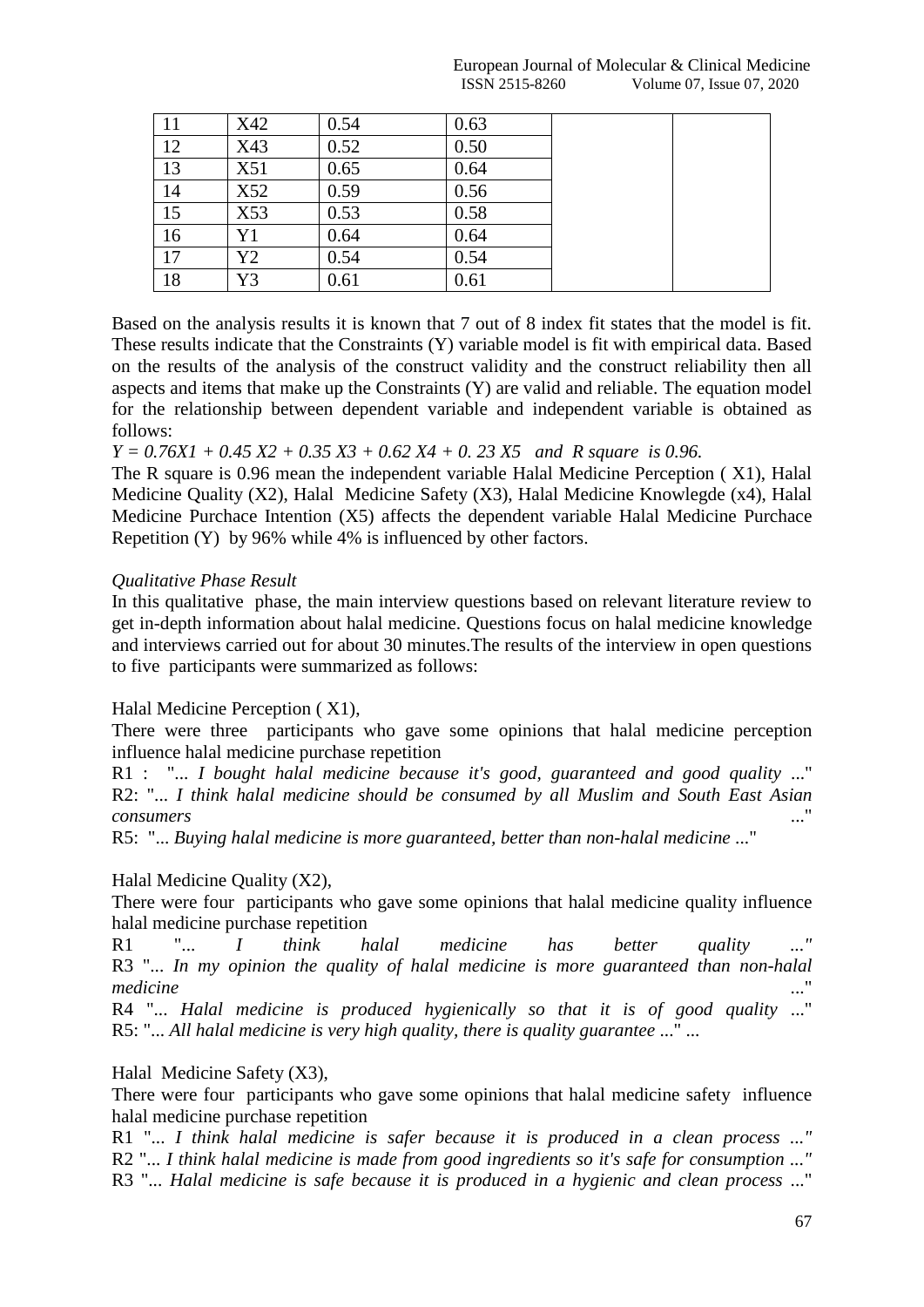R4 "... *Halal medicine is safe because it does not contain alcohol* ..." R5 "... *I choose to consume halal medicine because it is clean and safe guaranteed* ..."

#### Halal Medicine Knowlegde (X4),

There were three participants who gave some opinions that halal medicine knowledge influence halal medicine purchase repetition

R2 *"... I think halal medicine is good not only for Muslims but also for non-Muslims* ..." R4 "... *halal is very good, the production process is good and uses good raw materials* ..." R5 "... *Halal medicine not contaminated with pork and alcohol* ..."

Halal Medicine Purchace Intention (X5)

There were three participants who gave some opinions that halal medicine intention influence halal medicine purchase repetition

*R2 "... I have the intention to buy halal medicine because it is clean, good and hygienic ..." R4 "... I recommend my family to consume halal medicine ..." R5 "... I want to buy halal medicine because it's guaranteed quality and safety ..."*

All participants gave answers and all answers from all five participants were summarized in the following table as follows:

| N <sub>0</sub> | Variabel                         |  | R2 | $R3 \mid R4$ | R <sub>5</sub> |
|----------------|----------------------------------|--|----|--------------|----------------|
| <b>X01</b>     | <b>Halal Medicine Perception</b> |  |    |              |                |
| X02            | <b>Halal Medicine Quality</b>    |  |    |              |                |
| X03            | <b>Halal Medicine Safety</b>     |  |    |              |                |
| X04            | Halal Medicine Knowlegde         |  |    |              |                |
| X05            | Halal Medicine Purchace          |  |    |              |                |
|                | Intention                        |  |    |              |                |

Table 7.Data Reduction of Participants Answers

From the table above, it can be concluded that the halal medicine perception is 3 partisipants, halal medicine quality is 4 partisipants, halal medicine safety is 5 participants, halal medicine knowledge is 3 participants, halal medicine purchase intention is 3 participants.

#### *Credibility Test*

The next step is to conduct a validity and reliability test with a credibility test carried out with extensive observations, increased persistence in research, triangulation and member checks.

#### *Triangulation of Time*

Credibility Test with time triangulation was conducted by re-interviewing 2 participants namely R4 and R5 a month later and the following results were obtained:R4 "*.. I think halal medicine is good not only for Muslims but also for non-Muslims* , *halal is very good, the production process is good and uses good raw materials* , h*alal medicine not contaminated with pork and alcohol* ..." and R5 "*.. I have the intention to buy halal medicine because it is clean, good and hygienic, I recommend my family to consume halal medicine. I want to buy halal medicine because it's guaranteed quality and safety ...".* From the results of the reinterview the results were the same as the results of this research so that this research concluded that it was credible.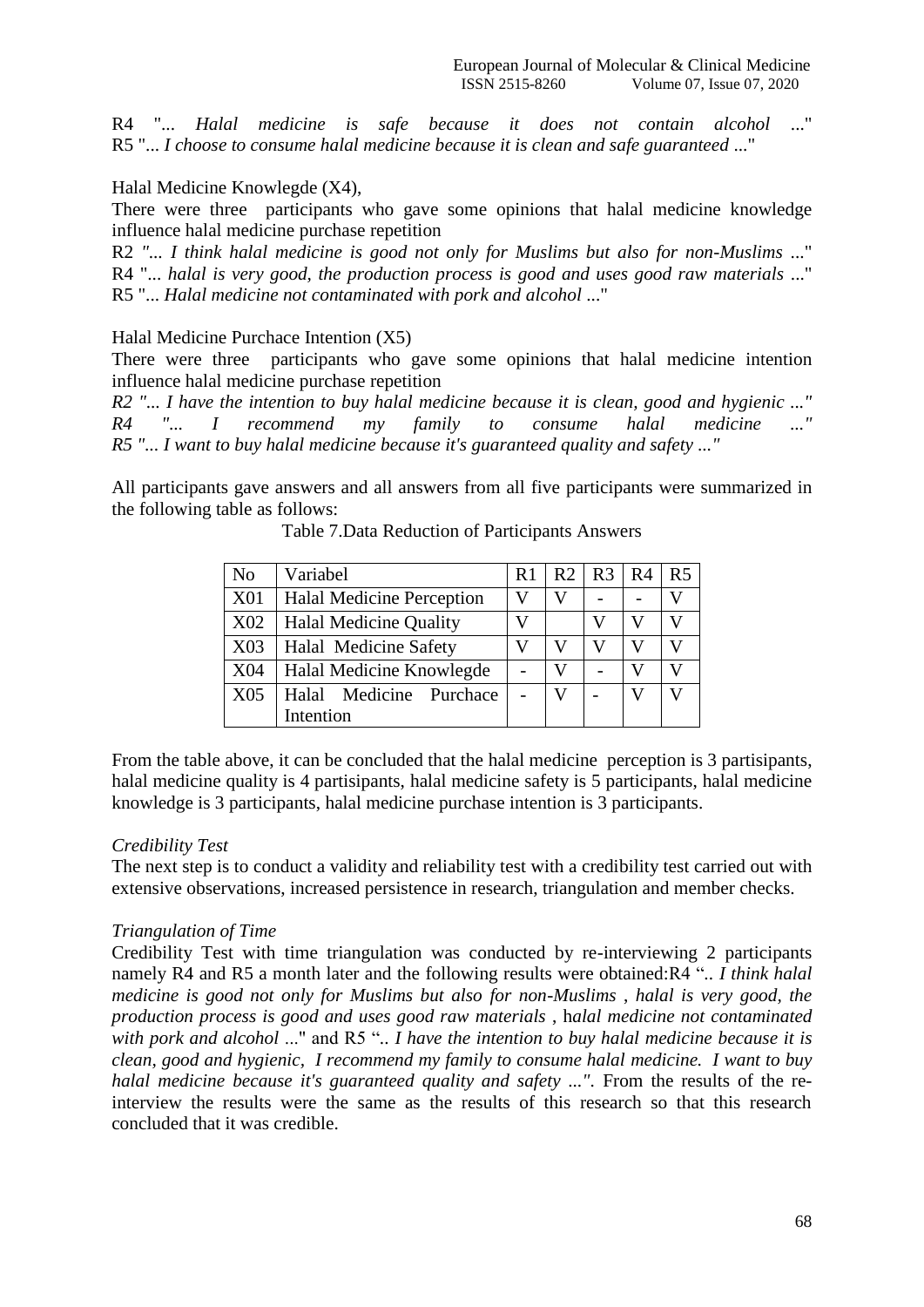## *Transferability*

In order to understand the results of this qualitative research so that it is possible to apply the results of the research elsewhere, interviews were conducted with 3 other non muslem consumers namely initial S1, S2 and S3. S1 "... *I bought halal medicine because it's good, guaranteed and good quality* ..." S2: "... *I think halal medicine should be consumed by all Muslim and South East Asian consumers* ..."

S3: "... *Buying halal medicine is more guaranteed, better than non-halal medicine* ..."

The results of the interview are as follows: it was concluded that this research was transferable.

# **4. DISCUSSION**

Based on data analysis using quantitative methods the following results are obtained:

## *H1 : There is a significant relationship between Halal Medicine Perception and Halal Medicine Purchase Repetition*

The relationship between independent variables halal medicine perception and halal medicine purchase repetition obtained loading factor value of 0.76 and t-value of 11.32 so that it can be concluded that the halal medicine perception has a positive and significant effect on halal medicine purchase repetiton. These results are the same as the results of research with a quantitative method conducted by Rezai et al.(2012) non‐Muslim consumers are aware of the existence of Halal medicine , socio‐environmental factors such as mixing with Muslims socially and the presence of advertised Halal medicine significantly influence non-Muslims' understanding of Halal principles. Non-Muslims understand that Halal principles are also concerned about medicine safety issues and environmentally friendly ways of doing things.*Tieman (2011) Halal* is avoiding direct contact with *Haram*, addressing the risk of contamination and ensuring that it is in line with the perception of the Muslim consumer. According [Ashraf](https://www.emerald.com/insight/search?q=Mohammad%20Ali%20Ashraf) et al. (2019) state that four factors, namely, trustworthiness, attitude, normative structure and self-efficacy, significantly influence halal medicine purchasing. Trustworthiness of halal medicine is one of the most important variables of medicine marketing.According Kawata et al (2018) halal logo has no impact on non-Muslim subjects' purchasing behavior, the halal products with certification logo would be accepted in shops, which may foster foreign Muslim visits.According Jumani et al (2019 ) The findings indicate that Muslims strictly follow the halal logo and their attitude is positive in selecting halal logo products. The influence of their subjective norms is stronger because of their families and culture, as they are Muslim which influence their intentions. According to I*shak et al (2016 ) Halal* perception has association with respondents' purchase decision. Thus, it highlights that *halal* perception is the mediating variable that intervenes in the relationship of a few independent variables and the purchase decision trends. The independent variables such as manufacturer identity, product label, physical product and packaging as well country of origin are considered to be important extrinsic cues that deliver messages regarding the *halal* of certain medicine products. The association of the four variables with *halal* perception is also found to be significant. practices of medicine products as they are being influenced by the sales promotions and celebrity endorsements and customers are willing to spend considerable efforts and money to purchase Halal medicine.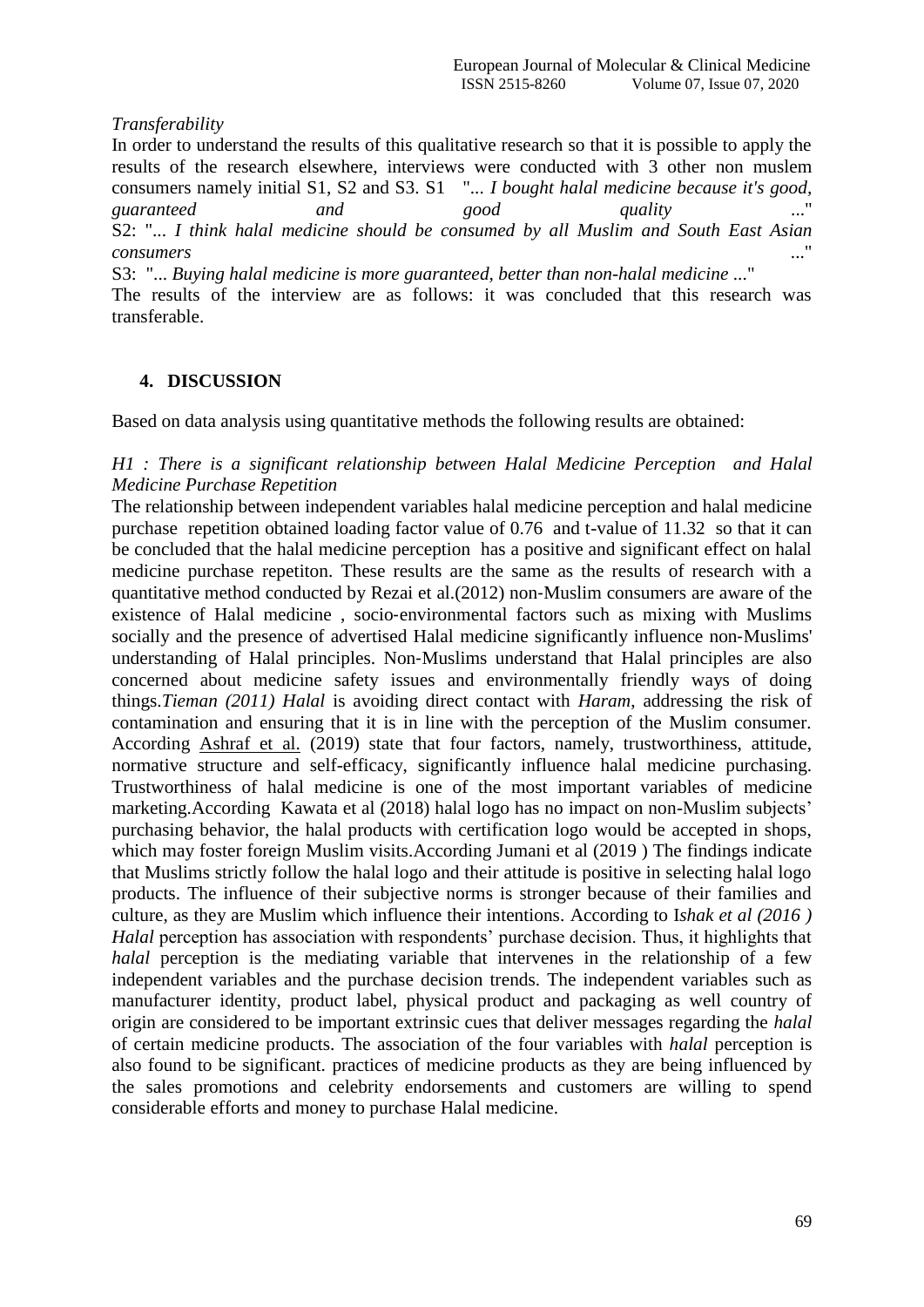#### *H2 :There is a significant relationship between Halal Medicine Quality and Halal Medicine Purchase Repetition*

The relationship between independent variables halal medicine perception and halal medicine purchase repetition obtained loading factor value of 0.45 and t-value of 8.97 so that it can be concluded that the halal medicine quality has a positive and significant effect on halal medicine purchase repetiton. These results are the same as the results of research with a quantitative method conducted by Jaiyeoba et al.(2019) found that halal certification mark and halal brand quality are the most influential factors that contributed to the consumers' buying decisions.According to Ayyub et al (2015) majority of the non-Muslims have positive perceptions regarding the Halal products and services as far as quality is concerned. The themes which emerged from these interviews were quality, knowledge about Halal, acculturation and animal welfare issues. According to Hassan et al (2019) Halal products have also become an attractive option for consumers, as they are also addressing safety and environmental concerns. This is an essential factor for a flourishing certification business. According to Wilkins et al (2019 ) consumer cosmopolitanism and non-Muslim religious identity were found to be positively related to halal product judgement, and consumer ethnocentrism and national identification were negatively related to halal product judgement. There was a strong relationship between product judgement and willingness to consume halal medicine. According to Jumani et al 92019) that Muslims strictly follow the halal logo and their attitude is positive in selecting halal logo products. The influence of their subjective norms is stronger because of their families and culture, as they are Muslim which influence their intentions. According to Awan et al (2019) customers are influenced by Halal Marketing and Branding

## *H3 :There is a significant relationship between Halal Medicine Safety and Halal Medicine Purchase Repetition*

The relationship between independent variables halal medicine safety and halal medicine purchase repetition obtained loading factor value of 0.35 and t-value of 6.54 so that it can be concluded that the halal medicine safety has a positive and significant effect on halal medicine purchase repetiton. These results are the same as the results of research with a quantitative method conducted by Bashir et al (2019) South East Asian consumers in Cape Town have a positive awareness of halal medicine, including its benefits and the production processes involved in producing it. The study also concluded that halal is not merely a commercial name using as a trademark in the global market. However, halal has several dimensions; primarily, for non-Muslim consumers, it is a mark of health and hygiene. With regard to psychological aspect, halal is considered as a sign of trust, comfortable and safe. It gives consumers a peace of mind when they consume medicine products that carry the halal label. Asnawi et al (2018) perceived behavioral control and religiosity is the significant predictor of the intention to consume halal products in international chain restaurants. Surprisingly, attitudes toward halal products and subjective norms have no significant effects on their intention.

#### *H4 :There is a significant relationship between Halal Medicine Knowledge and Halal Medicine Purchase Repetition*

The relationship between independent variables halal medicine knowledge and halal medicine purchase repetition obtained loading factor value of 0.62 and t-value of 4.51 so that it can be concluded that the halal medicine knowledge has a positive and significant effect on halal medicine purchase repetiton. These results are the same as the results of research with a quantitative method conducted by Muhamed et al (2019) state that the empirical results showed that the importance of halal certification had the highest impact on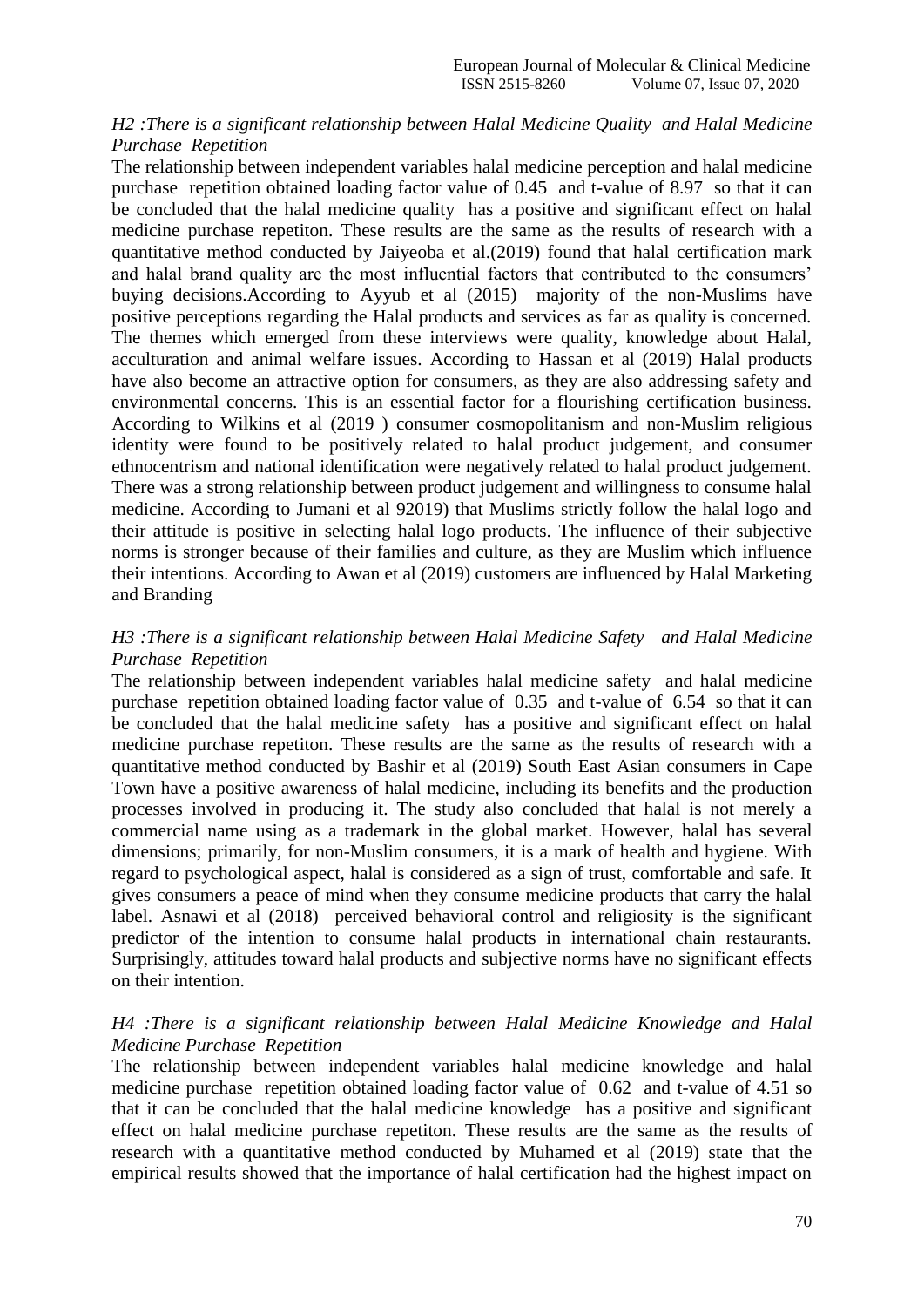consumer choice behaviour, particularly in the purchase of halal-certified medicine supplies. Also, epistemic and emotional values were both statistically significant in terms of their influence on the consumer decision-making process. According to Azam et al (2016 ) that *halal* awareness and product ingredients have significantly influenced Muslims' intention to buy *halal* packaged medicine that are produced by non-Muslim manufacturers. The findings show that the religious belief, exposure and certification/logo are potential sources of Muslim awareness about *halal* packaged medicine from non-Muslim manufacturers. According to Rezai et al (2012) t non‐Muslim consumers are aware of the existence of Halal medicine in Malaysia. In general, socio‐environmental factors such as mixing with Muslims socially and the presence of advertised Halal medicine significantly influence non‐Muslims' understanding of Halal principles. The findings also suggest that non‐Muslims understand that Halal principles are also concerned about medicine safety issues and environmentally friendly ways of doing things.According to Haque et al (2015 ) the perception of South East Asian consumers about *halal* medicine products is influenced by their attitude, subjective norm and perceived behavioural control.

# *H5 :There is a significant relationship between Halal Medicine Intention and Halal Medicine Purchase Repetition*

The relationship between independent variables halal medicine intention and halal medicine purchase repetition obtained loading factor value of 0.23 and t-value of 11.34 so that it can be concluded that the halal medicine intention has a positive and significant effect on halal medicine purchase repetiton. These results are the same as the results of research with a quantitative method conducted by Ayyub et al (2015 ) majority of the non-Muslims have positive perceptions regarding the Halal products and services as far as quality is concerned. The themes which emerged from these interviews were quality, knowledge about Halal, acculturation and animal welfare issues. According to Sherwani et al (2018 ) positive personal attitude towards the consumption of halal meat, motivation to comply with the opinion of important persons and institutions and the perceived control over consuming halal meat predict the intention to eat halal meat among Muslims. According to Abdullah et al (2019 ) the level of awareness toward *halal* medicines is high, and that the effect of awareness on purchase decision is positive and significant. Importantly, they find that religiosity acts as a moderating variable on the relationship between awareness and purchase decision.According to Shahid et al (2018) religiosity and increasing awareness about halal products acts as an influencer for individuals' halal products consumption along with halal certification and growing education level of Muslim consumers.According to Khan et all (2019) religious commitment, motivation to comply, self-identity and perceived behavioral control have a positive and significant effect on the intention to purchase *halal* endorsed products. The empirical evidence indicates that the individuals who consider themselves as distinct Muslims, i.e. perceive that they have a well-defined self-identity, a higher level of behavioral control, religious commitment and a strong motivation to comply with the *Shariah* teachings about *halal* buying, end up buying *halal*-endorsed products.According to Quiquab et al (2019) halal logo helps service providers to create positive perceived reputation and to build trust among consumers, which eventually lead customer loyalty. It is expected that the findings of this study will assist the halal fast medicine industry marketers to better strategize their marketing efforts in retaining the Muslim customer base.

Based on data analysis using quantitative methods the following results are obtained All participants gave answers and all answers from all five participants were summarized that the halal medicine perception is 3 partisipants, halal medicine quality is 4 partisipants, halal medicine safety is 5 participants, halal medicine knowledge is 3 participants, halal medicine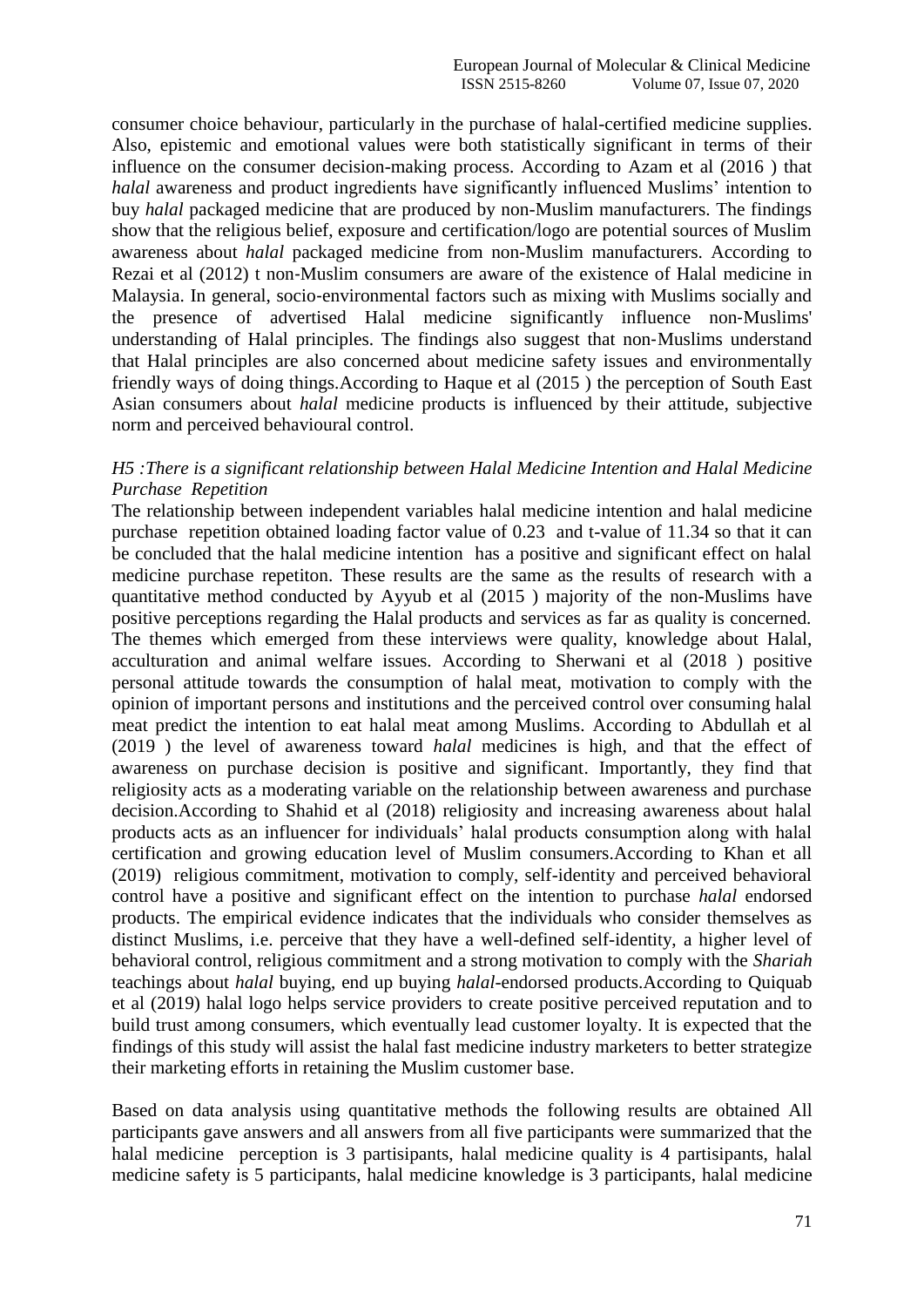purchase intention is 3 participants.After conduct triangulation test the results of the reinterview the results were the same as the results of this research so that this research concluded that it was credibleafter conduct transferabililty test it was concluded that this research was transferable.

| <b>Correlation</b>                                                                                                            | Quantitative                                                                                                                                                                                                                                                                                                                                         | <b>Qualitative</b>                                                                                                                                                                                                                                                                                                                                                                                                                                                                                                                        |
|-------------------------------------------------------------------------------------------------------------------------------|------------------------------------------------------------------------------------------------------------------------------------------------------------------------------------------------------------------------------------------------------------------------------------------------------------------------------------------------------|-------------------------------------------------------------------------------------------------------------------------------------------------------------------------------------------------------------------------------------------------------------------------------------------------------------------------------------------------------------------------------------------------------------------------------------------------------------------------------------------------------------------------------------------|
| (H1) There is a significant                                                                                                   | The relationship between                                                                                                                                                                                                                                                                                                                             | There were three participants                                                                                                                                                                                                                                                                                                                                                                                                                                                                                                             |
| relationship between Halal                                                                                                    | independent variables<br>halal                                                                                                                                                                                                                                                                                                                       | R1, R2, R3 who gave some                                                                                                                                                                                                                                                                                                                                                                                                                                                                                                                  |
| Medicine Perception and                                                                                                       | medicine perception and halal                                                                                                                                                                                                                                                                                                                        | opinions that halal medicine                                                                                                                                                                                                                                                                                                                                                                                                                                                                                                              |
| Halal Medicine Purchase                                                                                                       | medicine purchase repetition                                                                                                                                                                                                                                                                                                                         | perception influence<br>halal                                                                                                                                                                                                                                                                                                                                                                                                                                                                                                             |
| Repetition                                                                                                                    | obtained loading factor value<br>of $0.76$ and t-value of $11.32$<br>so that it can be concluded that<br>the halal medicine perception<br>has a positive and significant<br>effect on<br>halal<br>medicine<br>purchase repetiton                                                                                                                     | medicine purchase repetition.<br>R1 : " I bought halal<br>medicine because it's good,<br>guaranteed and<br>good<br>quality". R2: " I think<br>halal medicine should be<br>consumed by all Muslim and<br>non-Muslim<br>consumers".R5:" Buying<br>halal medicine is<br>more<br>guaranteed, better than non-<br>halal medicine "                                                                                                                                                                                                             |
| (H2) There is a significant<br>relationship between Halal<br>Medicine Quality<br>and<br>Halal Medicine Purchase<br>Repetition | The<br>relationship between<br>independent variables<br>halal<br>medicine perception and halal<br>medicine purchase repetition<br>obtained loading factor value<br>of 0.45 and t-value of 8.97 so<br>that it can be concluded that<br>the halal medicine quality has<br>a positive and significant effect<br>on halal medicine purchase<br>repetiton | There were four participants<br>R1, R2, R3, R4 who gave<br>some opinions that<br>halal<br>medicine quality influence<br>halal<br>medicine purchase<br>repetition. R1 " I think halal<br>medicine has better quality<br>$\ldots$ ". R3 " $\ldots$ In my opinion the<br>quality of halal medicine is<br>more guaranteed than non-<br>halal medicine ". R4 "<br>Halal medicine is produced<br>hygienically so that it is of<br>good quality ". R5: " All<br>halal medicine is very high<br>there<br>quality,<br>is<br>quality<br>guarantee " |
| (H3) There is a significant                                                                                                   | The<br>relationship<br>between                                                                                                                                                                                                                                                                                                                       | There were four participants                                                                                                                                                                                                                                                                                                                                                                                                                                                                                                              |
| relationship between Halal                                                                                                    | independent variables<br>halal                                                                                                                                                                                                                                                                                                                       | who gave some opinions that                                                                                                                                                                                                                                                                                                                                                                                                                                                                                                               |
| Medicine Safety<br>and                                                                                                        | medicine safety<br>and<br>halal                                                                                                                                                                                                                                                                                                                      | medicine<br>halal<br>safety                                                                                                                                                                                                                                                                                                                                                                                                                                                                                                               |
| Halal Medicine Purchase                                                                                                       | medicine purchase<br>repetition                                                                                                                                                                                                                                                                                                                      | influence<br>halal<br>medicine                                                                                                                                                                                                                                                                                                                                                                                                                                                                                                            |
| Repetition                                                                                                                    | obtained loading factor value                                                                                                                                                                                                                                                                                                                        | purchase repetition                                                                                                                                                                                                                                                                                                                                                                                                                                                                                                                       |
|                                                                                                                               | of $0.35$ and t-value of $6.54$                                                                                                                                                                                                                                                                                                                      | R1 " I think halal medicine                                                                                                                                                                                                                                                                                                                                                                                                                                                                                                               |
|                                                                                                                               | so that it can be concluded that                                                                                                                                                                                                                                                                                                                     | is safer because it is produced                                                                                                                                                                                                                                                                                                                                                                                                                                                                                                           |
|                                                                                                                               | the halal medicine safety has a<br>positive and significant effect                                                                                                                                                                                                                                                                                   | in a clean process ".R2 " I<br>think halal medicine is made                                                                                                                                                                                                                                                                                                                                                                                                                                                                               |

# Table 8. Quantitative and Qualitaive Results Comparison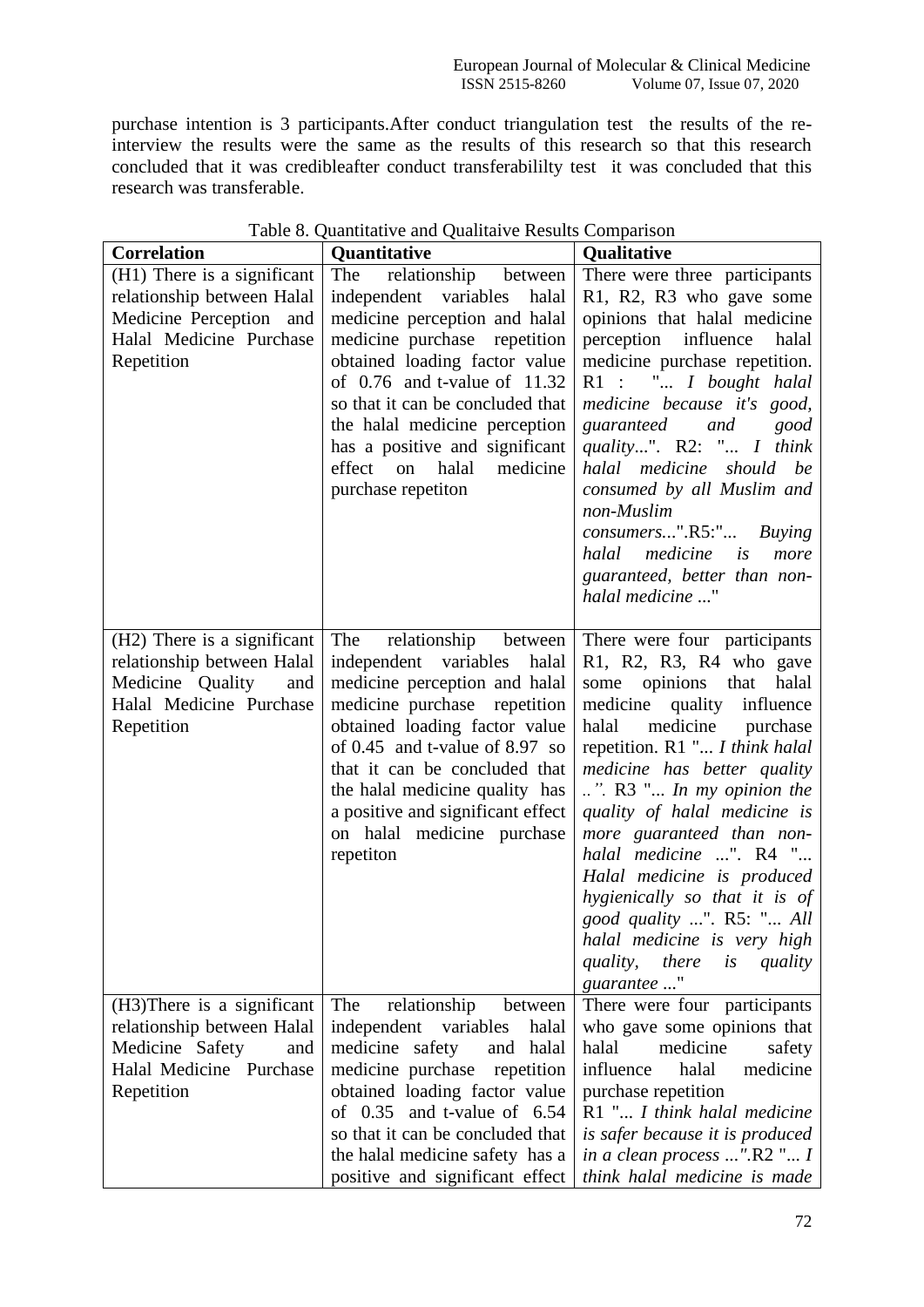|                                                                                                                                 | on halal medicine purchase<br>repetiton                                                                                                                                                                                                                                                                                                                                | from good ingredients so it's<br>safe for consumption ". R3<br>" Halal medicine is safe<br>because it is produced in a<br>hygienic and clean process<br>".R4 " Halal medicine is<br>safe because it does not<br>contain alcohol ". R5 " I<br>choose<br>halal<br>to consume<br>medicine because it is clean<br>and safe guaranteed "                                                                                       |
|---------------------------------------------------------------------------------------------------------------------------------|------------------------------------------------------------------------------------------------------------------------------------------------------------------------------------------------------------------------------------------------------------------------------------------------------------------------------------------------------------------------|---------------------------------------------------------------------------------------------------------------------------------------------------------------------------------------------------------------------------------------------------------------------------------------------------------------------------------------------------------------------------------------------------------------------------|
| (H4) There is a significant<br>relationship between Halal<br>Medicine Knowledge and<br>Halal Medicine Purchase<br>Repetition    | The<br>relationship<br>between<br>independent variables<br>halal<br>medicine knowledge and halal<br>medicine purchase<br>repetition<br>obtained loading factor value<br>of $0.62$ and t-value of 4.51 so<br>that it can be concluded that<br>the halal medicine knowledge<br>has a positive and significant<br>effect<br>medicine<br>halal<br>on<br>purchase repetiton | There were three participants<br>who gave some opinions that<br>medicine knowledge<br>halal<br>influence<br>medicine<br>halal<br>purchase repetition. R2 " I<br>think halal medicine is good<br>not only for Muslims but also<br>for non-Muslims " R4 "<br>halal is very good, the<br>production process is good<br>and uses good raw materials<br>" R5 " Halal medicine not<br>contaminated with pork and<br>alcohol "   |
| (H5) There is a significant<br>relationship between Halal<br>Medicine Intention<br>and<br>Halal Medicine Purchase<br>Repetition | The<br>relationship<br>between<br>independent<br>variables<br>halal<br>medicine intention and halal<br>medicine purchase<br>repetition<br>obtained loading factor value<br>of $0.23$ and t-value of $11.34$ so<br>that it can be concluded that<br>the halal medicine intention<br>has a positive and significant<br>effect on halal<br>medicine<br>purchase repetiton | There were three participants<br>who gave some opinions that<br>medicine<br>halal<br>intention<br>influence<br>halal<br>medicine<br>purchase repetition<br>$R2$ " I have the intention to<br>buy halal medicine because it<br>is clean, good and hygienic<br>" R4 " I recommend my<br>family to consume<br>halal<br>medicine ". $R5$ " I want to<br>buy halal medicine because<br>it's guaranteed quality and<br>safety " |

Based on the results of the analysis with the sequential explanatory method and data based on the recapitulation from the table above, it is obtained that the quantitative method gives the same results as the qualitative method. This means that qualitative methods reinforce the results of quantitative methods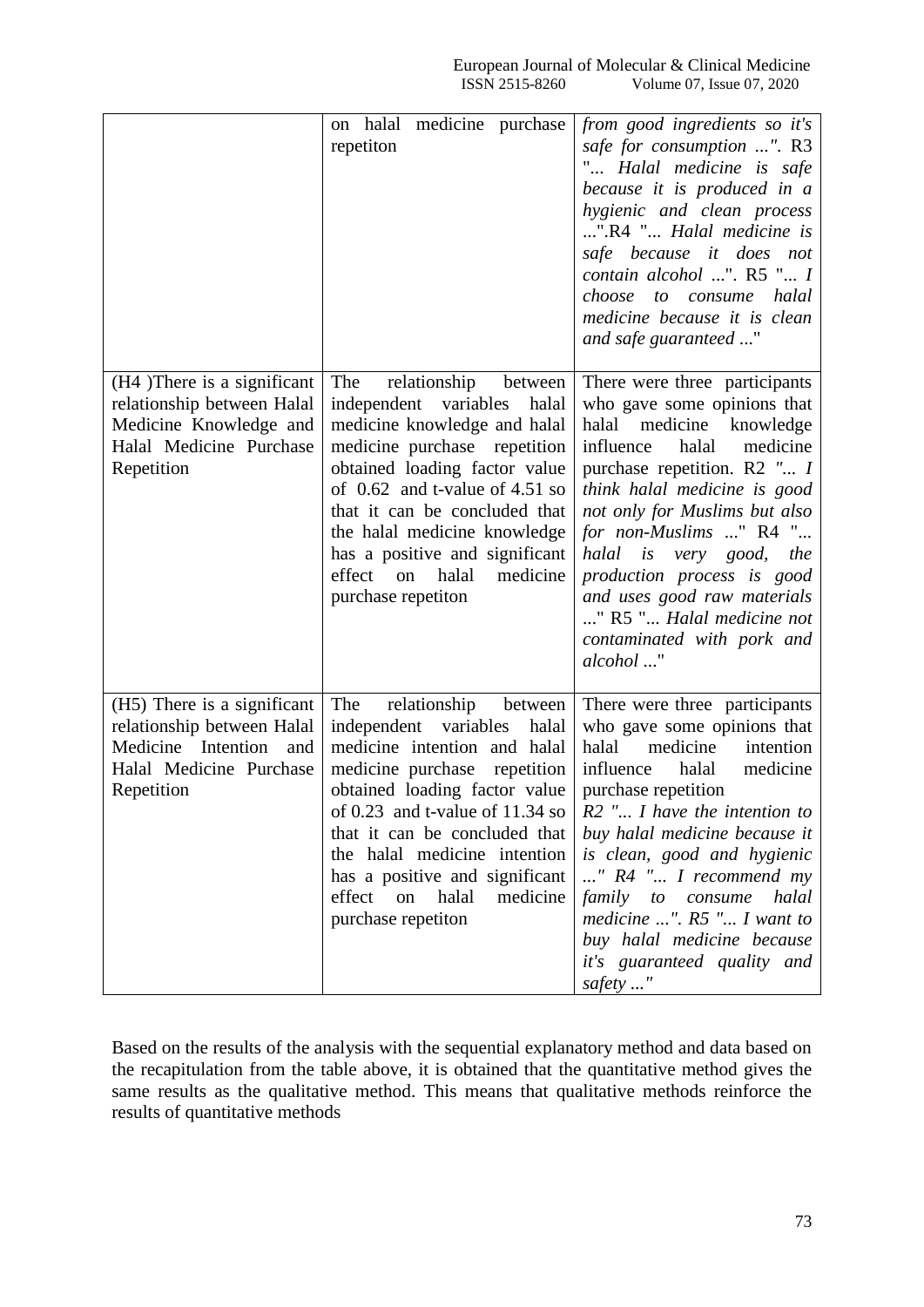# **5. CONCLUSION**

The results of quantitattive and qualitative analysis of this research indicate concluded that the relationship between independent variables halal medicine perception and halal medicine purchase repetition

can be concluded that the halal medicine perception has a positive and significant effect on halal medicine purchase repetiton.The relationship between independent variables halal medicine perception and halal medicine purchase repetition can be concluded that the halal medicine quality has a positive and significant effect on halal medicine purchase repetiton. The relationship between independent variables halal medicine safety and halal medicine purchase repetition can be concluded that the halal medicine safety has a positive and significant effect on halal medicine purchase repetiton. The relationship between independent variables halal medicine knowledge and halal medicine purchase repetition obtained can be concluded that the halal medicine knowledge has a positive and significant effect on halal medicine purchase repetiton. The relationship between independent variables halal medicine intention and halal medicine purchase repetition can be concluded that the halal medicine intention has a positive and significant effect on halal medicine purchase repetiton. Based on the results of the analysis with the sequential explanatory method and data based on the recapitulation from the table above, it is obtained that the quantitative method gives the same results as the qualitative method. This means that qualitative methods reinforce the results of quantitative methods .Novelty of this research is the first research of halal medicine purchase intention and repetition in Indonesia with the Explanatory Sequential Mixed Methods method with the scope in a country region. This research will be a new reference for similar topic of research, and subsequent research can be conducted in other countries.This research produces novelty which is a new model of factors that influnce halal medicine purchase repetition of South East Asian Consumers.. This reserach can be an additional reference and can be used as a new reference for further research. Some recommended recommendations some suggestions for all consumers in Indonesia to consume halal medicine, for medicine manufacturers to implement a halal guarantee management system. This study has several limitations namely the number of participants for qualitative analysis only 5 South East Asian Consumers.consumers and the number of respondents for quantitative analysis is only 340 respondents and for further research can increase the number of participants and the number of respondents. For further research, you can continue this research in other countries or other regions with different participants and respondents.

# **6. REFERENCES**

- [1] [Abdullah, R.](https://www.emerald.com/insight/search?q=Rose%20Abdullah) and [Abdul Razak, L.](https://www.emerald.com/insight/search?q=Lutfi%20Abdul%20Razak) (2019), "The effect of halal medicines awareness on purchase decision with religiosity as a moderating variable: A study among university students in Brunei Darussalam", *[Journal of Islamic Marketing](https://www.emerald.com/insight/publication/issn/1759-0833)*, Vol. ahead-of-print No. ahead-of-print.<https://doi.org/10.1108/JIMA-09-2017-0102>
- [2] Agus Purwanto, Joko Supono, Puji Rahayu, Henri Ponda, Nur Fadilah Fatma, Mochammad Fahlevi (2020) DEVELOP RISK AND ASSESMENT PROCEDURE FOR ANTICIPATING COVID-19 IN FOOD INDUSTRIES. Journal of Critical Reviews, 7 (15), 1991-2004. doi:10.31838/jcr.07.15.268
- [3] Agus Purwanto, Johannes Parlindungan Lumbantobing, Nanang S.Hadisaputra ,
- a. Donny Setiawan , ohanes Bangun Suryono.(2020). Do ISO 9001:2015 Reinforce Company Performance?Anwers from Indonesian Industries,Management Science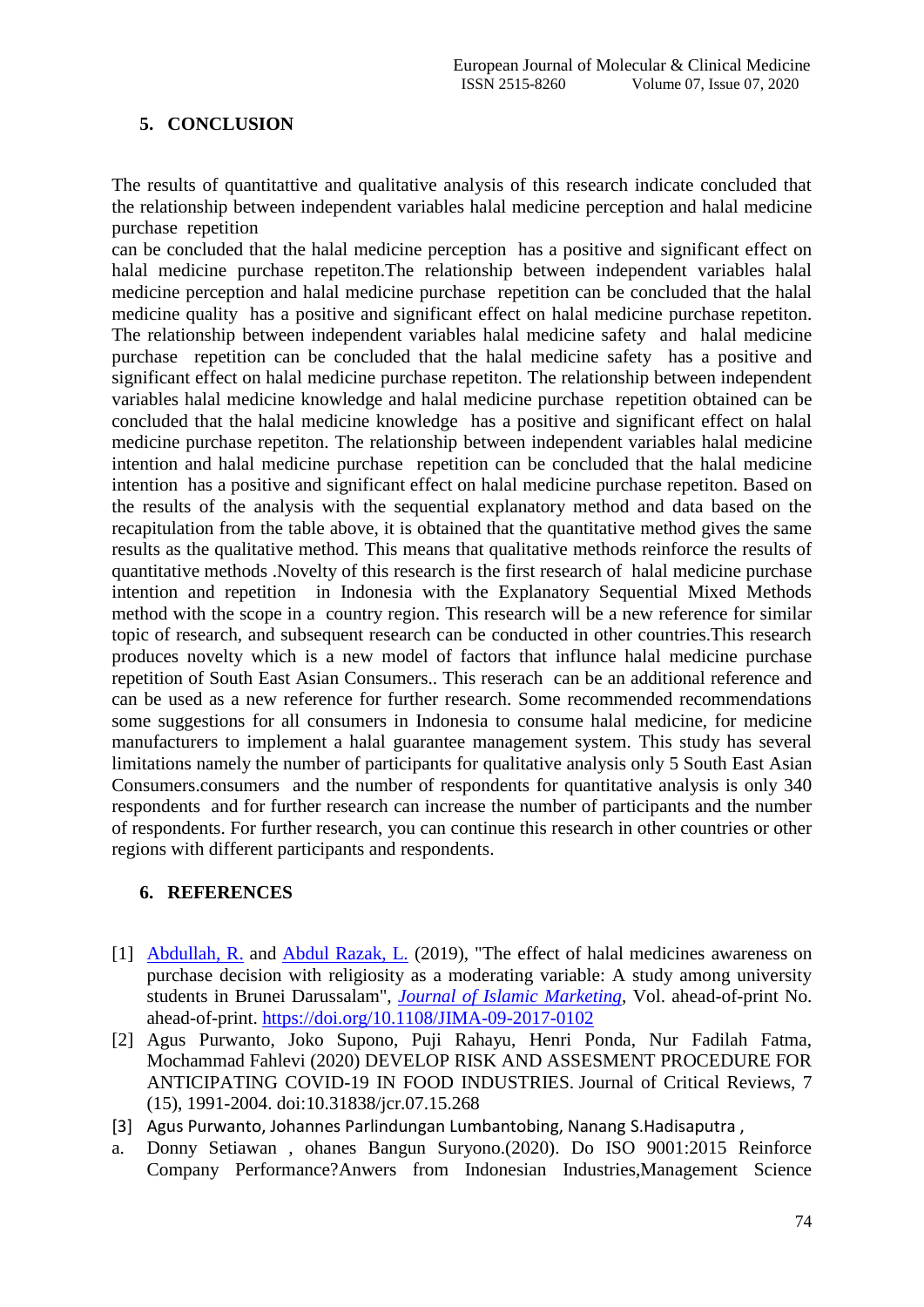Letters, 10(15). 3553–3560

[http://www.growingscience.com/msl/Vol10/msl\\_2020\\_217.pdf](http://www.growingscience.com/msl/Vol10/msl_2020_217.pdf)

- [4] [Ahmadova, E.](https://www.emerald.com/insight/search?q=Emiliya%20Ahmadova) and [Aliyev, K.](https://www.emerald.com/insight/search?q=Khatai%20Aliyev) (2020), "Determinants of attitudes towards Halal products: Empirical evidence from Azerbaijan", *[Journal of Islamic Marketing](https://www.emerald.com/insight/publication/issn/1759-0833)*, Vol. ahead-of-print No. ahead-of-print. <https://doi.org/10.1108/JIMA-04-2019-0068>
- [5] [Ali, A.,](https://www.emerald.com/insight/search?q=Afzaal%20Ali) [Xiaoling, G.,](https://www.emerald.com/insight/search?q=Guo%20Xiaoling) [Sherwani, M.](https://www.emerald.com/insight/search?q=Mehkar%20Sherwani) and [Ali, A.](https://www.emerald.com/insight/search?q=Adnan%20Ali) (2017), "Factors affecting Halal meat purchase intention: Evidence from international Muslim students in China", *[British](https://www.emerald.com/insight/publication/issn/0007-070X)  [Medicine](https://www.emerald.com/insight/publication/issn/0007-070X) Journal*, Vol. 119 No. 3, pp. 527-541. [https://doi.org/10.1108/BFJ-10-2016-](https://doi.org/10.1108/BFJ-10-2016-0455) [0455](https://doi.org/10.1108/BFJ-10-2016-0455)
- [6] [Awan, H.,](https://www.emerald.com/insight/search?q=Hayat%20M.%20Awan) [Siddiquei,](https://www.emerald.com/insight/search?q=Ahmad%20Nabeel%20%20Siddiquei) A. and [Haider, Z.](https://www.emerald.com/insight/search?q=Zeeshan%20Haider) (2015), "Factors affecting Halal purchase intention – evidence from Pakistan's Halal medicine sector", *[Management Research](https://www.emerald.com/insight/publication/issn/2040-8269)  [Review](https://www.emerald.com/insight/publication/issn/2040-8269)*, Vol. 38 No. 6, pp. 640-660[.https://doi.org/10.1108/MRR-01-2014-0022](https://doi.org/10.1108/MRR-01-2014-0022)
- [7] [Ashraf, M.](https://www.emerald.com/insight/search?q=Mohammad%20Ali%20Ashraf) (2019), "Islamic marketing and consumer behavior toward halal medicine purchase in Bangladesh: An analysis using SEM", *[Journal of Islamic Marketing](https://www.emerald.com/insight/publication/issn/1759-0833)*, Vol. 10 No. 3, pp. 893-910.<https://doi.org/10.1108/JIMA-03-2018-0051>
- [8] [Asnawi, N.,](https://www.emerald.com/insight/search?q=Nur%20Asnawi) [Sukoco, B.](https://www.emerald.com/insight/search?q=Badri%20Munir%20Sukoco) and [Fanani, M.](https://www.emerald.com/insight/search?q=Muhammad%20Asnan%20Fanani) (2018), "Halal products consumption in international chain restaurants among global Moslem consumers", *[International Journal](https://www.emerald.com/insight/publication/issn/1746-8809)  [of Emerging Markets](https://www.emerald.com/insight/publication/issn/1746-8809)*, Vol. 13 No. 5, pp. 1273-1290. [https://doi.org/10.1108/IJoEM-11-](https://doi.org/10.1108/IJoEM-11-2017-0495) [2017-0495](https://doi.org/10.1108/IJoEM-11-2017-0495)
- [9] [Azam, A.](https://www.emerald.com/insight/search?q=Afshan%20Azam) (2016), "An empirical study on non-Muslim's packaged halal medicine manufacturers: Saudi Arabian consumers' purchase intention", *[Journal of Islamic](https://www.emerald.com/insight/publication/issn/1759-0833)  [Marketing](https://www.emerald.com/insight/publication/issn/1759-0833)*, Vol. 7 No. 4, pp. 441-460.<https://doi.org/10.1108/JIMA-12-2014-0084>
- [10] [Ayyub, R.](https://www.emerald.com/insight/search?q=Rana%20Muhammad%20Ayyub) (2015), "Exploring perceptions of non-Muslims towards Halal medicines in UK", *[British Medicine](https://www.emerald.com/insight/publication/issn/0007-070X) Journal*, Vol. 117 No. 9, pp. 2328- 2343[.https://doi.org/10.1108/BFJ-07-2014-0257](https://doi.org/10.1108/BFJ-07-2014-0257)
- [11] [Bashir, A.](https://www.emerald.com/insight/search?q=Abdalla%20Mohamed%20Bashir) (2019), "Awareness of purchasing halal medicine among non-Muslim consumers: An explorative study with reference to Cape Town of South Africa", *[Journal](https://www.emerald.com/insight/publication/issn/1759-0833)  [of Islamic Marketing](https://www.emerald.com/insight/publication/issn/1759-0833)*, Vol. ahead-of-print No. ahead-of-print. <https://doi.org/10.1108/JIMA-04-2018-0077>
- [12] [Bashir, A.](https://www.emerald.com/insight/search?q=Abdalla%20Mohamed%20Bashir) (2019), "Effect of halal awareness, halal logo and attitude on foreign consumers' purchase intention", *[British Medicine](https://www.emerald.com/insight/publication/issn/0007-070X) Journal*, Vol. 121 No. 9, pp. 1998- 2015[.https://doi.org/10.1108/BFJ-01-2019-0011](https://doi.org/10.1108/BFJ-01-2019-0011)
- [13] [Jaiyeoba, H.,](https://www.emerald.com/insight/search?q=Haruna%20Babatunde%20Jaiyeoba) [Abdullah, M.](https://www.emerald.com/insight/search?q=Moha%20Asri%20Abdullah) and [Dzuljastri, A.](https://www.emerald.com/insight/search?q=Abdul%20Razak%20Dzuljastri) (2019), "Halal certification mark, brand quality, and awareness: Do they influence buying decisions of Nigerian consumers?", *[Journal of Islamic Marketing](https://www.emerald.com/insight/publication/issn/1759-0833)*, Vol. ahead-of-print No. ahead-of-print. <https://doi.org/10.1108/JIMA-07-2019-0155>
- [14] [Jumani, Z.](https://www.emerald.com/insight/search?q=Zulfiqar%20Ali%20Jumani) and [Sukhabot, S.](https://www.emerald.com/insight/search?q=Sasiwemon%20Sukhabot) (2019), "Behavioral intentions of different religions: Purchasing halal logo products at convenience stores in Hatyai", *[Journal of Islamic](https://www.emerald.com/insight/publication/issn/1759-0833)  [Marketing](https://www.emerald.com/insight/publication/issn/1759-0833)*, Vol. ahead-of-print No. ahead-of-print. [https://doi.org/10.1108/JIMA-07-](https://doi.org/10.1108/JIMA-07-2018-0112) [2018-0112](https://doi.org/10.1108/JIMA-07-2018-0112)
- [15] Haque et al (2015) the perception of South East Asian consumers about *halal* medicine products is influenced by their attitude, subjective norm and perceived behavioural control, specifically in the context of Malaysia.
- [16] [Haque, A.,](https://www.emerald.com/insight/search?q=Ahasanul%20Haque) [Sarwar, A.,](https://www.emerald.com/insight/search?q=Abdullah%20Sarwar) [Yasmin, F.,](https://www.emerald.com/insight/search?q=Farzana%20Yasmin) [Tarofder, A.](https://www.emerald.com/insight/search?q=Arun%20Kumar%20Tarofder) and [Hossain, M.](https://www.emerald.com/insight/search?q=Mirza%20Ahsanul%20Hossain) (2015), "Non-Muslim consumers' perception toward purchasing halal medicine products in Malaysia", *[Journal](https://www.emerald.com/insight/publication/issn/1759-0833)  [of Islamic Marketing](https://www.emerald.com/insight/publication/issn/1759-0833)*, Vol. 6 No. 1, pp. 133-147. [https://doi.org/10.1108/JIMA-04-2014-](https://doi.org/10.1108/JIMA-04-2014-0033) [0033](https://doi.org/10.1108/JIMA-04-2014-0033)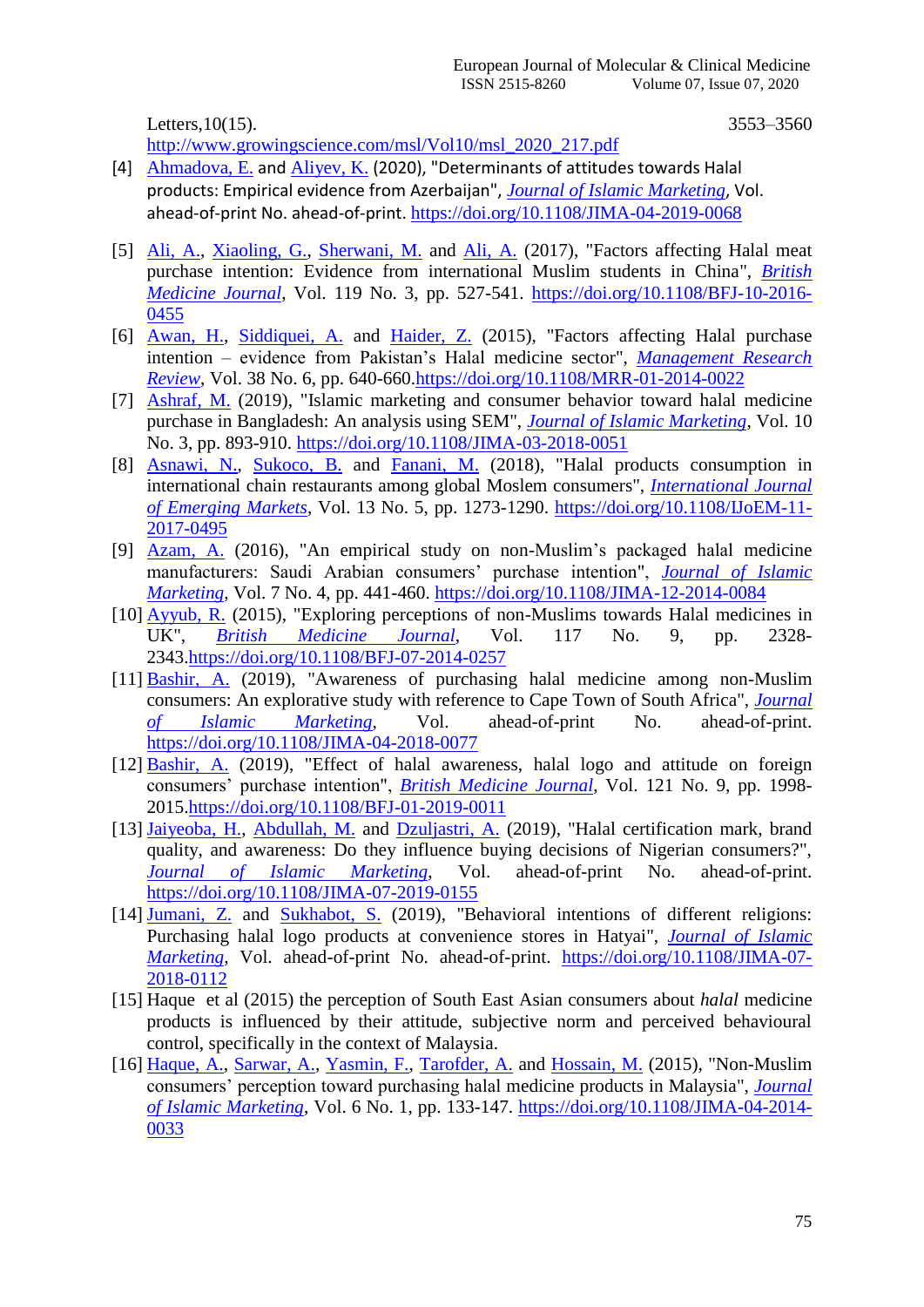- [17] [Hassan, Y.](https://www.emerald.com/insight/search?q=Yusuf%20Hassan) and [Sengupta, A.](https://www.emerald.com/insight/search?q=Anirban%20Sengupta) (2019), "India an untapped market for halal products", *[Journal of Islamic Marketing](https://www.emerald.com/insight/publication/issn/1759-0833)*, Vol. 10 No. 3, pp. 981- 1002[.https://doi.org/10.1108/JIMA-09-2018-0179](https://doi.org/10.1108/JIMA-09-2018-0179)
- [18] [Ishak, S.,](https://www.emerald.com/insight/search?q=Suraiya%20Ishak) [Awang, A.,](https://www.emerald.com/insight/search?q=Abd%20Hair%20Awang) [Hussain, M.,](https://www.emerald.com/insight/search?q=Mohd%20Yusof%20Hussain) [Ramli, Z.,](https://www.emerald.com/insight/search?q=Zaimah%20Ramli) [Md Sum, S.,](https://www.emerald.com/insight/search?q=Sarmila%20Md%20Sum) [Saad, S.](https://www.emerald.com/insight/search?q=Suhana%20Saad) and [Abd Manaf, A.](https://www.emerald.com/insight/search?q=Azima%20Abd%20Manaf) (2016), "A study on the mediating role of halal perception: determinants and consequence reflections", *[Journal of Islamic Marketing](https://www.emerald.com/insight/publication/issn/1759-0833)*, Vol. 7 No. 3, pp. 288-302. <https://doi.org/10.1108/JIMA-02-2015-0010>
- [19] [Jumani, Z.](https://www.emerald.com/insight/search?q=Zulfiqar%20Ali%20Jumani) and [Sukhabot, S.](https://www.emerald.com/insight/search?q=Sasiwemon%20Sukhabot) (2019), "Behavioral intentions of different religions: Purchasing halal logo products at convenience stores in Hatyai", *[Journal of Islamic](https://www.emerald.com/insight/publication/issn/1759-0833)  [Marketing](https://www.emerald.com/insight/publication/issn/1759-0833)*, Vol. ahead-of-print No. ahead-of-print. [https://doi.org/10.1108/JIMA-07-](https://doi.org/10.1108/JIMA-07-2018-0112) [2018-0112](https://doi.org/10.1108/JIMA-07-2018-0112)
- [20] [Kawata, Y.,](https://www.emerald.com/insight/search?q=Yukichika%20Kawata) [Htay, S.](https://www.emerald.com/insight/search?q=Sheila%20Nu%20Nu%20Htay) and [Salman, A.](https://www.emerald.com/insight/search?q=Ahmed%20%20Syed%20Salman) (2018), "Non-Muslims' acceptance of imported products with halal logo: A case study of Malaysia and Japan", *[Journal of Islamic](https://www.emerald.com/insight/publication/issn/1759-0833)  [Marketing](https://www.emerald.com/insight/publication/issn/1759-0833)*, Vol. 9 No. 1, pp. 191-203.<https://doi.org/10.1108/JIMA-02-2016-0009>
- [21] [Khan, M.,](https://www.emerald.com/insight/search?q=Mubbsher%20Munawar%20Khan) [Asad, H.](https://www.emerald.com/insight/search?q=Humaira%20Asad) and [Mehboob, I.](https://www.emerald.com/insight/search?q=Irsa%20Mehboob) (2017), "Investigating the consumer behavior for halal endorsed products: Case of an emerging Muslim market", *[Journal of Islamic](https://www.emerald.com/insight/publication/issn/1759-0833)  [Marketing](https://www.emerald.com/insight/publication/issn/1759-0833)*, Vol. 8 No. 4, pp. 625-641.<https://doi.org/10.1108/JIMA-09-2015-0068>
- [22] [Muhamed, A.,](https://www.emerald.com/insight/search?q=Ariff%20Azly%20Muhamed) [Ab Rahman, M.,](https://www.emerald.com/insight/search?q=Mohd%20Nizam%20Ab%20Rahman) [Mohd Hamzah, F.,](https://www.emerald.com/insight/search?q=Firdaus%20Mohd%20Hamzah) [Che Mohd Zain, C.](https://www.emerald.com/insight/search?q=Che%20Rosmawati%20Che%20Mohd%20Zain) and [Zailani, S.](https://www.emerald.com/insight/search?q=Suhaiza%20Zailani) (2019), "The impact of consumption value on consumer behaviour: A case study of halal-certified medicine supplies", *[British Medicine](https://www.emerald.com/insight/publication/issn/0007-070X) Journal*, Vol. 121 No. 11, pp. 2951- 2966.<https://doi.org/10.1108/BFJ-10-2018-0692>
- [23] Nonot Yuliantoro,\* Vasco Goeltom, Juliana, Innocentius Bernarto (2019). Repurchase intention and word of mouth factors in the millennial generation against various brands of Bobadrinks during the Covid 19 pandemic . African Journal of Hospitality, Tourism and Leisure, Volume 8 (2) - (2019).1-11
- [24] Purwanto, A. Sulistiyadi,A.Primahendra, R. Kotamena,F. Prameswari,M.Ong,F. (2020). Does Quality, Safety, Environment and Food Safety Management System Influence Business Performance? Answers from Indonesian Packaging Industries **.** [International](http://sersc.org/journals/index.php/IJCA/index)  [Journal of Control and Automation](http://sersc.org/journals/index.php/IJCA/index). 13(1). 22-35. <http://sersc.org/journals/index.php/IJCA/article/view/4834>
- [25] Purwanto, A. ,Putri,R.S,. Arman Hj. Ahmad , Asbari,M ., Bernarto,I., Santoso,P.B, Sihite,O.B.(2020). The Effect of Implementation Integrated Management System ISO 9001, ISO 14001, ISO 22000 and ISO 45001 on Indonesian Food Industries Performance . [TEST Engineering & Management](http://www.testmagzine.biz/index.php/index). 82.14054 – 14069. <http://www.testmagzine.biz/index.php/testmagzine/article/view/3078>
- [26] [Quoquab, F.,](https://www.emerald.com/insight/search?q=Farzana%20Quoquab) [Mohamed Sadom, N.](https://www.emerald.com/insight/search?q=Nur%20Zulaikha%20Mohamed%20Sadom) and [Mohammad, J.](https://www.emerald.com/insight/search?q=Jihad%20Mohammad) (2019), "Driving customer loyalty in the Malaysian fast medicine industry: The role of halal logo, trust and perceived reputation", *[Journal of Islamic Marketing](https://www.emerald.com/insight/publication/issn/1759-0833)*, Vol. ahead-of-print No. ahead-ofprint.<https://doi.org/10.1108/JIMA-01-2019-0010>
- [27] [Rezai, G.,](https://www.emerald.com/insight/search?q=Golnaz%20Rezai) [Mohamed, Z.](https://www.emerald.com/insight/search?q=Zainalabidin%20Mohamed) and [Nasir Shamsudin, M.](https://www.emerald.com/insight/search?q=Mad%20Nasir%20Shamsudin) (2012), "Non-Muslim consumers' understanding of Halal principles in Malaysia", *[Journal of Islamic Marketing](https://www.emerald.com/insight/publication/issn/1759-0833)*, Vol. 3 No. 1, pp. 35-46[.https://doi.org/10.1108/17590831211206572](https://doi.org/10.1108/17590831211206572)
- [28] [Shahid, S.,](https://www.emerald.com/insight/search?q=Shadma%20Shahid) [Ahmed, F.](https://www.emerald.com/insight/search?q=Faheem%20Ahmed) and [Hasan, U.](https://www.emerald.com/insight/search?q=Uzma%20Hasan) (2018), "A qualitative investigation into consumption of halal cosmetic products: the evidence from India", *[Journal of Islamic](https://www.emerald.com/insight/publication/issn/1759-0833)  [Marketing](https://www.emerald.com/insight/publication/issn/1759-0833)*, Vol. 9 No. 3, pp. 484-503.<https://doi.org/10.1108/JIMA-01-2017-0009>
- [29] [Salindal, N.](https://www.emerald.com/insight/search?q=Normia%20Akmad%20Salindal) (2019), "Halal certification compliance and its effects on companies' innovative and market performance", *[Journal of Islamic Marketing](https://www.emerald.com/insight/publication/issn/1759-0833)*, Vol. 10 No. 2, pp. 589-605[.https://doi.org/10.1108/JIMA-04-2018-0080](https://doi.org/10.1108/JIMA-04-2018-0080)